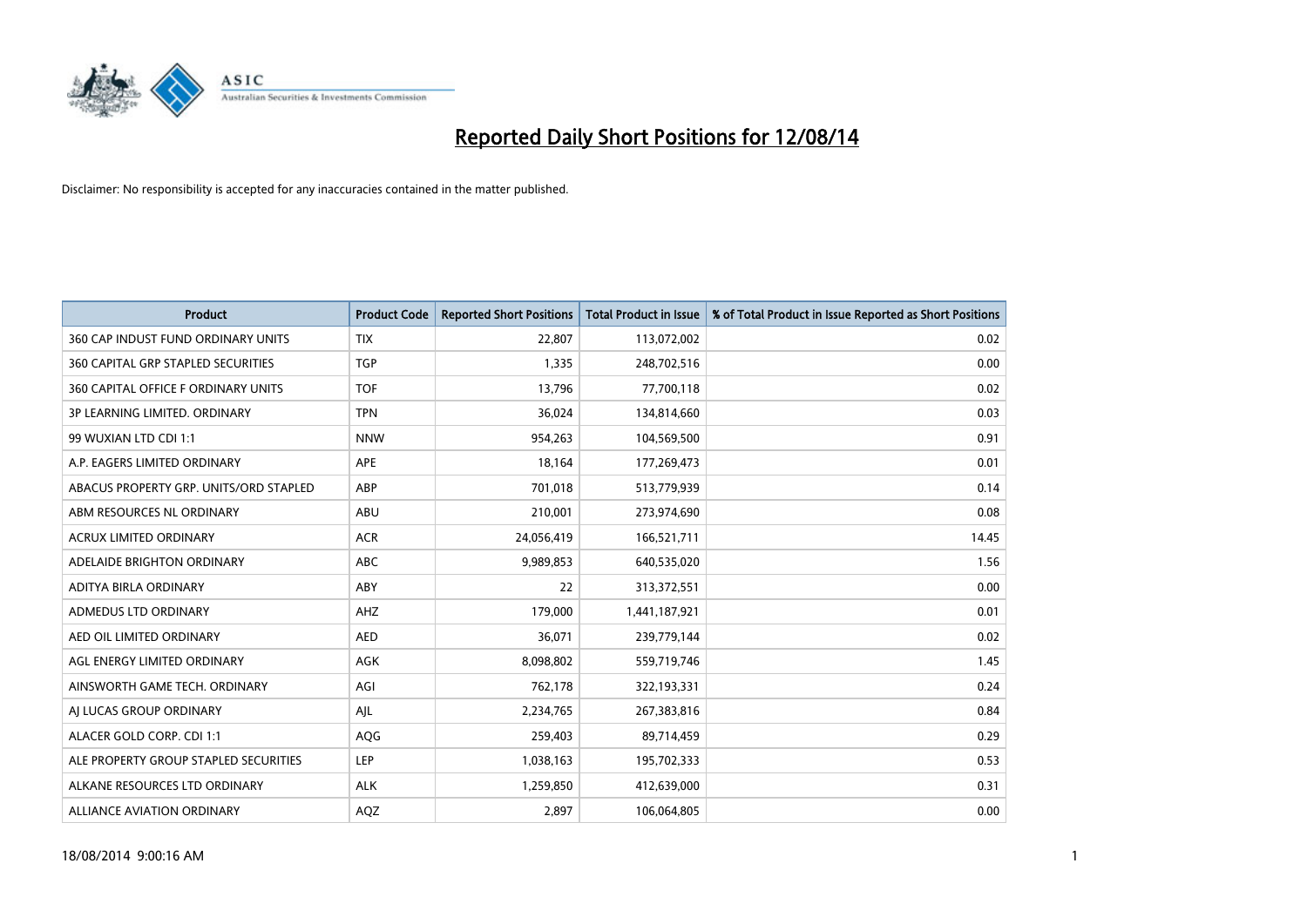

| <b>Product</b>                          | <b>Product Code</b> | <b>Reported Short Positions</b> | <b>Total Product in Issue</b> | % of Total Product in Issue Reported as Short Positions |
|-----------------------------------------|---------------------|---------------------------------|-------------------------------|---------------------------------------------------------|
| <b>ALS LTD ORDINARY</b>                 | <b>ALQ</b>          | 35,999,278                      | 397,795,796                   | 9.05                                                    |
| ALTIUM LIMITED ORDINARY                 | ALU                 | 51,052                          | 113,272,762                   | 0.05                                                    |
| ALTONA MINING LTD ORDINARY              | <b>AOH</b>          | 101,323                         | 532,579,704                   | 0.02                                                    |
| ALUMINA LIMITED ORDINARY                | <b>AWC</b>          | 90,195,062                      | 2,806,225,615                 | 3.21                                                    |
| AMALGAMATED HOLDINGS ORDINARY           | AHD                 | 146,758                         | 157,864,530                   | 0.09                                                    |
| AMCOM TELECOMM, ORDINARY                | AMM                 | 2,247,470                       | 264,835,089                   | 0.85                                                    |
| AMCOR LIMITED ORDINARY                  | <b>AMC</b>          | 5,838,653                       | 1,206,684,923                 | 0.48                                                    |
| AMP CAPITAL CHINA ORDINARY UNITS        | AGF                 | 11,749,000                      | 374,593,484                   | 3.14                                                    |
| AMP LIMITED ORDINARY                    | AMP                 | 23,377,281                      | 2,957,737,964                 | 0.79                                                    |
| ANSELL LIMITED ORDINARY                 | <b>ANN</b>          | 6,957,599                       | 152,937,881                   | 4.55                                                    |
| ANTARES ENERGY LTD ORDINARY             | AZZ                 | 101,564                         | 255,000,000                   | 0.04                                                    |
| ANZ BANKING GRP LTD ORDINARY            | ANZ                 | 10,304,205                      | 2,756,593,636                 | 0.37                                                    |
| APA GROUP STAPLED SECURITIES            | APA                 | 14,386,020                      | 835,750,807                   | 1.72                                                    |
| APN NEWS & MEDIA ORDINARY               | <b>APN</b>          | 1,795,704                       | 1,029,041,356                 | 0.17                                                    |
| AQUARIUS PLATINUM. ORDINARY             | AQP                 | 3,775,238                       | 1,464,872,899                 | 0.26                                                    |
| AQUILA RESOURCES ORDINARY               | <b>AQA</b>          | 14,745                          | 411,804,442                   | 0.00                                                    |
| ARB CORPORATION ORDINARY                | ARP                 | 1,533,057                       | 72,493,302                    | 2.11                                                    |
| ARDENT LEISURE GROUP STAPLED SECURITIES | AAD                 | 4,399,616                       | 405,055,708                   | 1.09                                                    |
| ARGO INVESTMENTS ORDINARY               | ARG                 | 1,651                           | 661,673,597                   | 0.00                                                    |
| ARISTOCRAT LEISURE ORDINARY             | ALL                 | 7,544,960                       | 622,710,823                   | 1.21                                                    |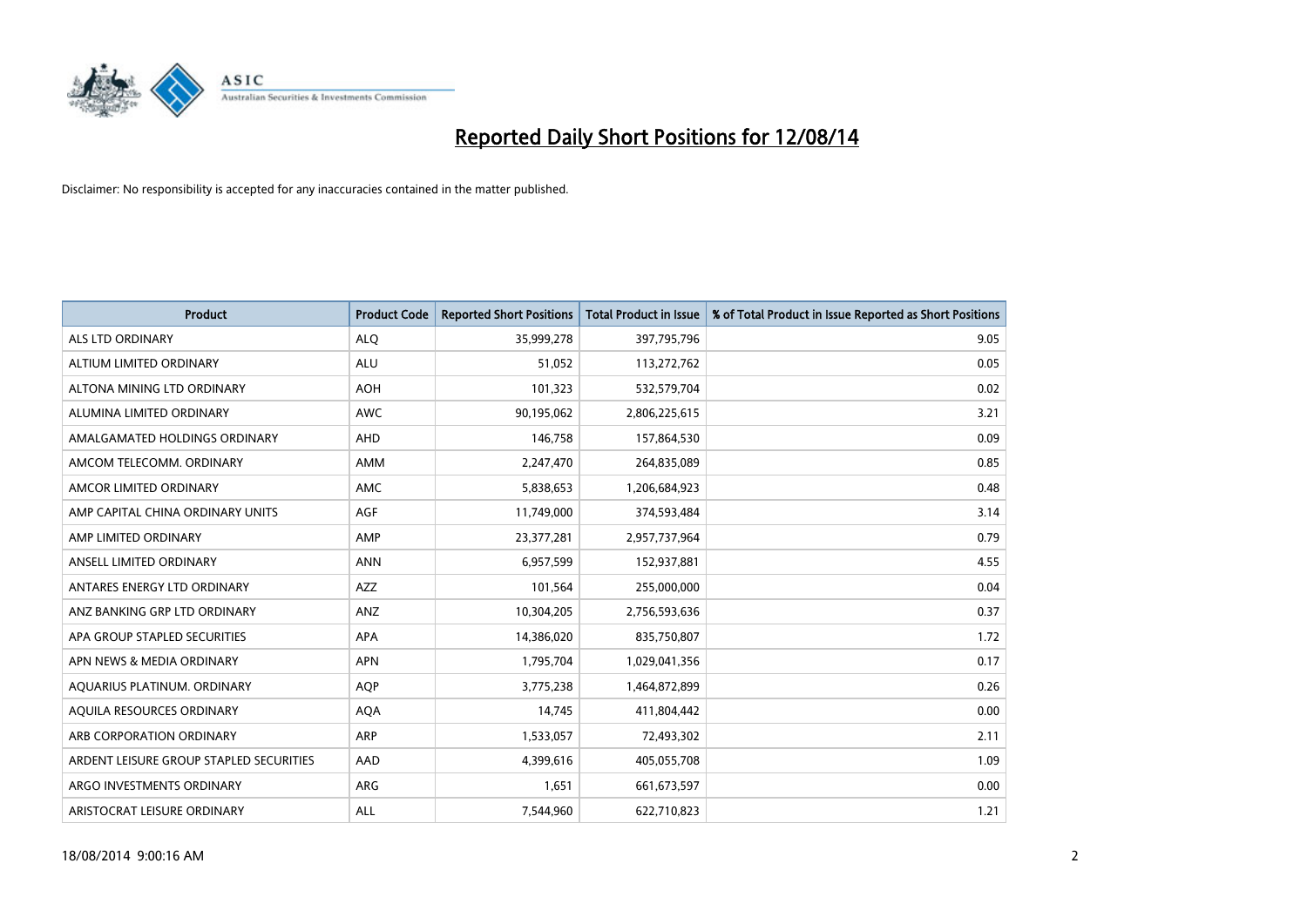

| <b>Product</b>                            | <b>Product Code</b> | <b>Reported Short Positions</b> | <b>Total Product in Issue</b> | % of Total Product in Issue Reported as Short Positions |
|-------------------------------------------|---------------------|---------------------------------|-------------------------------|---------------------------------------------------------|
| ARRIUM LTD ORDINARY                       | ARI                 | 37,858,137                      | 1,366,183,142                 | 2.77                                                    |
| ASALEO CARE LIMITED ORDINARY              | AHY                 | 3,565,267                       | 603,059,070                   | 0.59                                                    |
| ASCIANO LIMITED ORDINARY                  | <b>AIO</b>          | 2,354,225                       | 975,385,664                   | 0.24                                                    |
| ASG GROUP LIMITED ORDINARY                | <b>ASZ</b>          | 491,357                         | 206,720,839                   | 0.24                                                    |
| ASPEN GROUP ORD/UNITS STAPLED             | APZ                 | 156,611                         | 119,948,774                   | 0.13                                                    |
| ASTRO JAP PROP GROUP STAPLED US PROHIBIT. | AJA                 | 23,727                          | 67,211,752                    | 0.04                                                    |
| ASX LIMITED ORDINARY                      | ASX                 | 5,328,715                       | 193,595,162                   | 2.75                                                    |
| ATLAS IRON LIMITED ORDINARY               | AGO                 | 144,570,159                     | 915,496,158                   | 15.79                                                   |
| ATRUM COAL NL ORDINARY                    | ATU                 | 197,449                         | 161,624,242                   | 0.12                                                    |
| AURIZON HOLDINGS LTD ORDINARY             | <b>AZI</b>          | 3,995,279                       | 2,137,284,503                 | 0.19                                                    |
| AUSDRILL LIMITED ORDINARY                 | ASL                 | 23,061,022                      | 312,277,224                   | 7.38                                                    |
| AUSENCO LIMITED ORDINARY                  | AAX                 | 2,312,987                       | 168,449,799                   | 1.37                                                    |
| AUSNET SERVICES STAPLED SECURITIES        | <b>AST</b>          | 36,443,953                      | 3,425,244,162                 | 1.06                                                    |
| <b>AUSTAL LIMITED ORDINARY</b>            | ASB                 | 193,732                         | 346,379,377                   | 0.06                                                    |
| AUSTBROKERS HOLDINGS ORDINARY             | <b>AUB</b>          | 296,221                         | 59,955,596                    | 0.49                                                    |
| AUSTIN ENGINEERING ORDINARY               | ANG                 | 1,448,831                       | 84,274,004                    | 1.72                                                    |
| AUSTRALAND PROPERTY STAPLED SECURITY      | <b>ALZ</b>          | 521,173                         | 578,984,528                   | 0.09                                                    |
| AUSTRALIAN AGRICULT, ORDINARY             | AAC                 | 3,056,146                       | 532,474,721                   | 0.57                                                    |
| AUSTRALIAN FOUNDAT, ORDINARY              | AFI                 | 100                             | 1,049,055,166                 | 0.00                                                    |
| AUSTRALIAN INFR LTD ORDINARY              | <b>AIX</b>          | 14,364                          | 620,733,944                   | 0.00                                                    |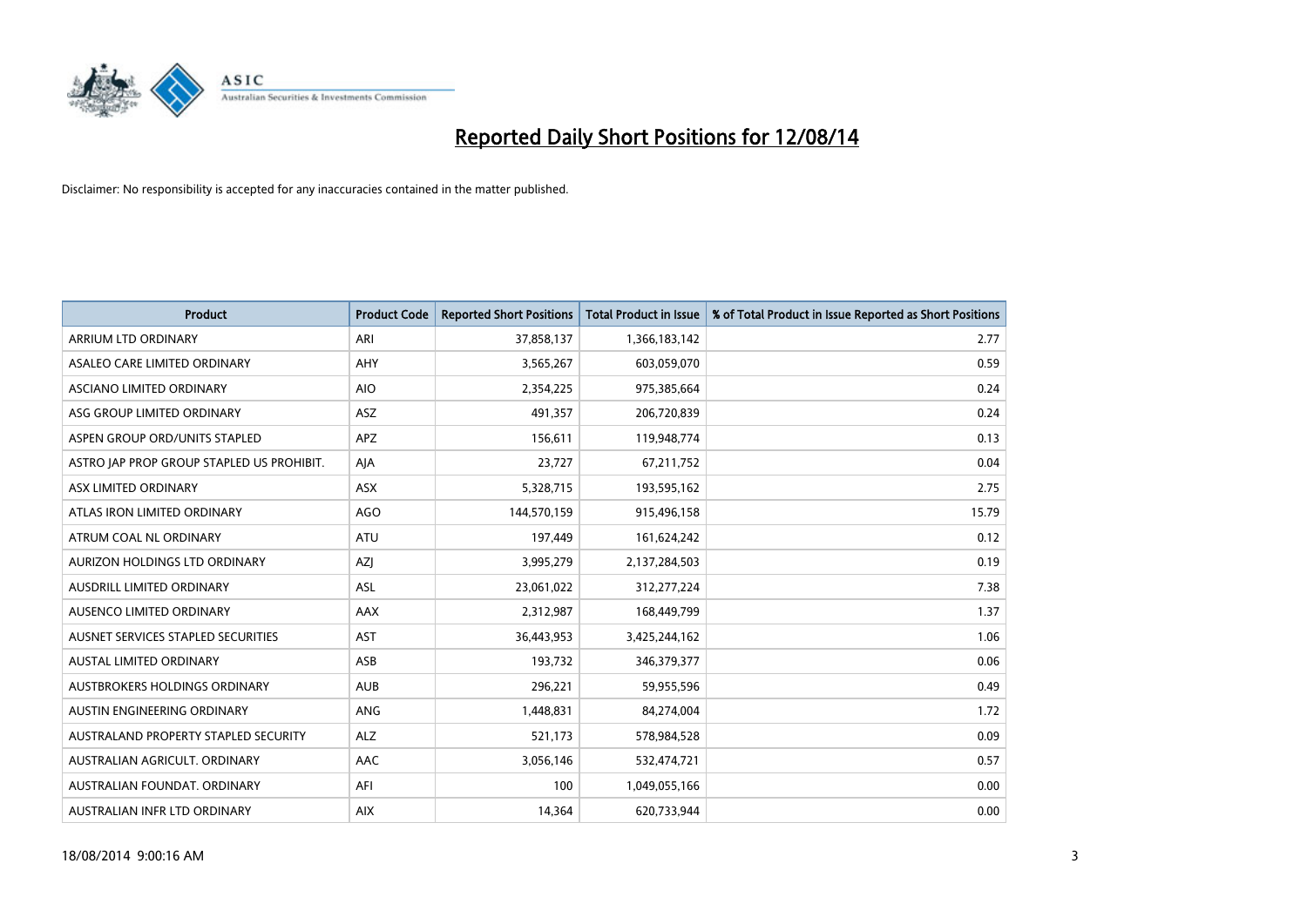

| <b>Product</b>                      | <b>Product Code</b> | <b>Reported Short Positions</b> | <b>Total Product in Issue</b> | % of Total Product in Issue Reported as Short Positions |
|-------------------------------------|---------------------|---------------------------------|-------------------------------|---------------------------------------------------------|
| AUSTRALIAN PHARM, ORDINARY          | API                 | 10,796,927                      | 488,115,883                   | 2.21                                                    |
| AUTOMOTIVE HOLDINGS ORDINARY        | AHE                 | 1,383,029                       | 306,437,941                   | 0.45                                                    |
| AVANCO RESOURCES LTD ORDINARY       | AVB                 | 64,708                          | 1,661,675,855                 | 0.00                                                    |
| AVEO GROUP STAPLED SECURITIES       | <b>AOG</b>          | 11,402,861                      | 500,111,460                   | 2.28                                                    |
| AWE LIMITED ORDINARY                | AWE                 | 1,189,388                       | 522,696,385                   | 0.23                                                    |
| <b>AZONTO PET LTD ORDINARY</b>      | APY                 | 1                               | 1,159,375,100                 | 0.00                                                    |
| AZUMAH RESOURCES ORDINARY           | <b>AZM</b>          | 1                               | 358,316,919                   | 0.00                                                    |
| <b>BANDANNA ENERGY ORDINARY</b>     | <b>BND</b>          | 24,135,792                      | 528,481,199                   | 4.57                                                    |
| BANK OF QUEENSLAND. ORDINARY        | <b>BOQ</b>          | 2,740,160                       | 362,516,534                   | 0.76                                                    |
| <b>BANNERMAN RESOURCES ORDINARY</b> | <b>BMN</b>          | 149,956                         | 328,995,150                   | 0.05                                                    |
| <b>BASE RES LIMITED ORDINARY</b>    | <b>BSE</b>          | 5,515,197                       | 561,840,029                   | 0.98                                                    |
| <b>BATHURST RES LTD. ORDINARY</b>   | <b>BRL</b>          | 1,635,596                       | 947,828,434                   | 0.17                                                    |
| BC IRON LIMITED ORDINARY            | <b>BCI</b>          | 5,130,219                       | 124,345,439                   | 4.13                                                    |
| BEACH ENERGY LIMITED ORDINARY       | <b>BPT</b>          | 22,760,288                      | 1,292,897,806                 | 1.76                                                    |
| BEADELL RESOURCE LTD ORDINARY       | <b>BDR</b>          | 17,348,635                      | 798,657,280                   | 2.17                                                    |
| BEGA CHEESE LTD ORDINARY            | <b>BGA</b>          | 932,821                         | 152,245,802                   | 0.61                                                    |
| BENDIGO AND ADELAIDE ORDINARY       | <b>BEN</b>          | 13,305,763                      | 447,896,991                   | 2.97                                                    |
| BENTHAM IMF LTD ORDINARY            | <b>IMF</b>          | 3,690,323                       | 165,370,269                   | 2.23                                                    |
| BERKELEY RESOURCES ORDINARY         | <b>BKY</b>          | 89,519                          | 180,361,323                   | 0.05                                                    |
| BETASHARES ASX RES ETF UNITS        | <b>ORE</b>          | 512,000                         | 2,923,641                     | 17.51                                                   |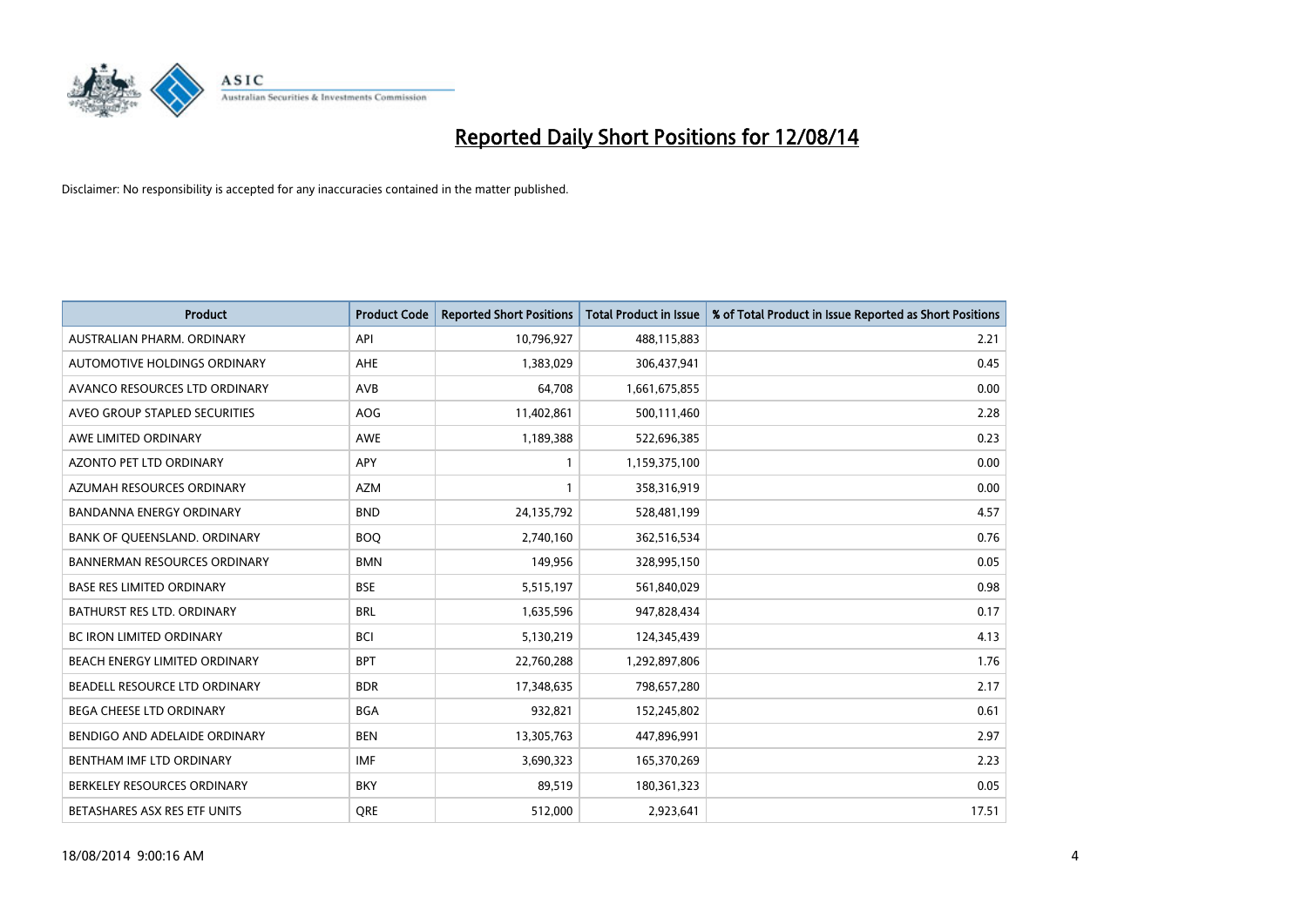

| <b>Product</b>                                | <b>Product Code</b> | <b>Reported Short Positions</b> | <b>Total Product in Issue</b> | % of Total Product in Issue Reported as Short Positions |
|-----------------------------------------------|---------------------|---------------------------------|-------------------------------|---------------------------------------------------------|
| BETASHARESCASHETF ETF UNITS                   | AAA                 | 37,634                          | 12,343,410                    | 0.30                                                    |
| BHP BILLITON LIMITED ORDINARY                 | <b>BHP</b>          | 7,522,875                       | 3,211,691,105                 | 0.23                                                    |
| <b>BIGAIR GROUP LIMITED ORDINARY</b>          | <b>BGL</b>          | 52,726                          | 172,872,340                   | 0.03                                                    |
| <b>BILLABONG ORDINARY</b>                     | <b>BBG</b>          | 12,767,856                      | 990,370,034                   | 1.29                                                    |
| <b>BIONOMICS LIMITED ORDINARY</b>             | <b>BNO</b>          | 71,000                          | 417,356,567                   | 0.02                                                    |
| BIRIMIAN GOLD LTD ORDINARY                    | <b>BGS</b>          | 400,000                         | 864,981,654                   | 0.05                                                    |
| <b>BLACKHAM RESOURCES ORDINARY</b>            | <b>BLK</b>          | 128,700                         | 118,612,952                   | 0.11                                                    |
| BLACKMORES LIMITED ORDINARY                   | <b>BKL</b>          | 3,115                           | 17,114,947                    | 0.02                                                    |
| <b>BLACKTHORN RESOURCES ORD US PROHIBITED</b> | <b>BTR</b>          | 4,019                           | 164,285,950                   | 0.00                                                    |
| <b>BLUESCOPE STEEL LTD ORDINARY</b>           | <b>BSL</b>          | 1,226,315                       | 558,848,896                   | 0.22                                                    |
| <b>BOART LONGYEAR ORDINARY</b>                | <b>BLY</b>          | 34,444,866                      | 461,163,412                   | 7.47                                                    |
| <b>BORAL LIMITED, ORDINARY</b>                | <b>BLD</b>          | 16,141,085                      | 782,736,249                   | 2.06                                                    |
| <b>BRADKEN LIMITED ORDINARY</b>               | <b>BKN</b>          | 15,200,636                      | 171,027,249                   | 8.89                                                    |
| <b>BRAMBLES LIMITED ORDINARY</b>              | <b>BXB</b>          | 1,546,242                       | 1,563,444,619                 | 0.10                                                    |
| BREVILLE GROUP LTD ORDINARY                   | <b>BRG</b>          | 3,203,746                       | 130,095,322                   | 2.46                                                    |
| BRICKWORKS LIMITED ORDINARY                   | <b>BKW</b>          | 96,925                          | 148,038,996                   | 0.07                                                    |
| BROCKMAN MINING LTD ORDINARY                  | <b>BCK</b>          | 414,026                         | 8,381,982,131                 | 0.00                                                    |
| <b>BURU ENERGY ORDINARY</b>                   | <b>BRU</b>          | 19,315,414                      | 298,505,530                   | 6.47                                                    |
| <b>BWP TRUST ORDINARY UNITS</b>               | <b>BWP</b>          | 7,354,992                       | 634,395,195                   | 1.16                                                    |
| CABCHARGE AUSTRALIA ORDINARY                  | CAB                 | 11,985,456                      | 120,430,683                   | 9.95                                                    |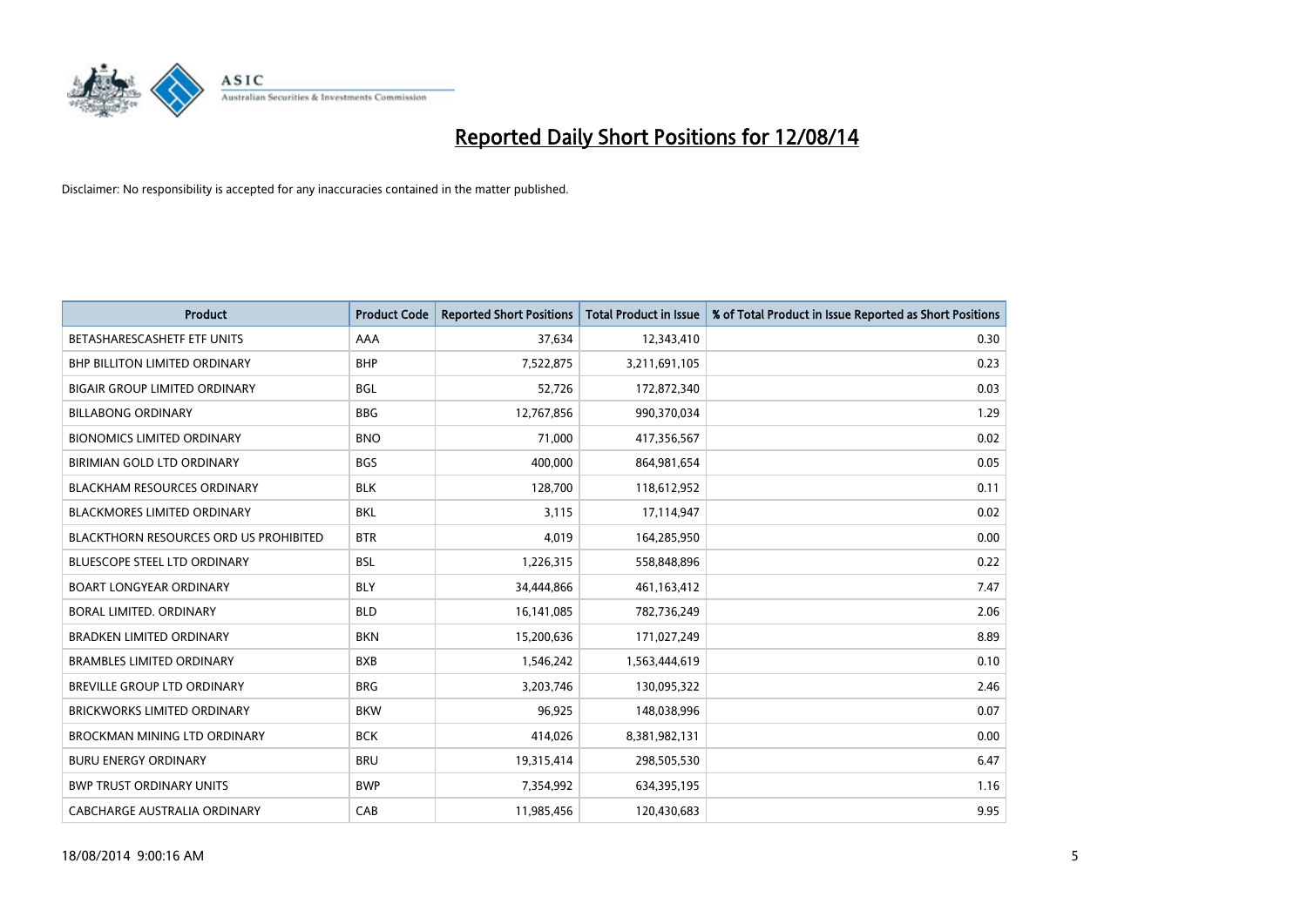

| <b>Product</b>                          | <b>Product Code</b> | <b>Reported Short Positions</b> | <b>Total Product in Issue</b> | % of Total Product in Issue Reported as Short Positions |
|-----------------------------------------|---------------------|---------------------------------|-------------------------------|---------------------------------------------------------|
| CALTEX AUSTRALIA ORDINARY               | <b>CTX</b>          | 2,809,446                       | 270,000,000                   | 1.04                                                    |
| CAPE LAMBERT RES LTD ORDINARY           | <b>CFE</b>          | 125,020                         | 632,227,857                   | 0.02                                                    |
| CAPITOL HEALTH ORDINARY                 | CAJ                 | 364,719                         | 431,180,115                   | 0.08                                                    |
| <b>CARBINE RESOURCES ORDINARY</b>       | <b>CRB</b>          | 20,000                          | 140,017,394                   | 0.01                                                    |
| <b>CARDNO LIMITED ORDINARY</b>          | CDD                 | 8,247,541                       | 163,266,973                   | 5.05                                                    |
| <b>CARINDALE PROPERTY UNIT</b>          | <b>CDP</b>          | 147                             | 70,000,000                    | 0.00                                                    |
| CARNARVON PETROLEUM ORDINARY            | <b>CVN</b>          | 734                             | 987,176,977                   | 0.00                                                    |
| CARSALES.COM LTD ORDINARY               | <b>CRZ</b>          | 6,894,156                       | 237,828,965                   | 2.90                                                    |
| CASH CONVERTERS ORDINARY                | CCV                 | 9,748,143                       | 428,886,124                   | 2.27                                                    |
| CEDAR WOODS PROP. ORDINARY              | <b>CWP</b>          | 136,705                         | 78,336,371                    | 0.17                                                    |
| CENTRAL PETROLEUM ORDINARY              | <b>CTP</b>          | 3,662,650                       | 348,718,957                   | 1.05                                                    |
| <b>CERAMIC FUEL CELLS ORDINARY</b>      | <b>CFU</b>          | 4,058                           | 2,529,051,765                 | 0.00                                                    |
| CFS RETAIL TRUST GRP STAPLED SECURITIES | <b>CFX</b>          | 60,048,675                      | 3,018,050,810                 | 1.99                                                    |
| <b>CHALLENGER LIMITED ORDINARY</b>      | <b>CGF</b>          | 311,726                         | 530,862,585                   | 0.06                                                    |
| CHANDLER MACLEOD LTD ORDINARY           | <b>CMG</b>          | 28,834                          | 547,985,086                   | 0.01                                                    |
| CHARTER HALL GROUP STAPLED US PROHIBIT. | <b>CHC</b>          | 627,924                         | 347,989,262                   | 0.18                                                    |
| <b>CHARTER HALL RETAIL UNITS</b>        | <b>CQR</b>          | 10,348,356                      | 369,040,750                   | 2.80                                                    |
| <b>CHORUS LIMITED ORDINARY</b>          | <b>CNU</b>          | 28,765                          | 396,369,767                   | 0.01                                                    |
| COAL OF AFRICA LTD ORDINARY             | <b>CZA</b>          | 426                             | 1,048,368,613                 | 0.00                                                    |
| <b>COALSPUR MINES LTD ORDINARY</b>      | CPL                 | 2,521,984                       | 641,544,455                   | 0.39                                                    |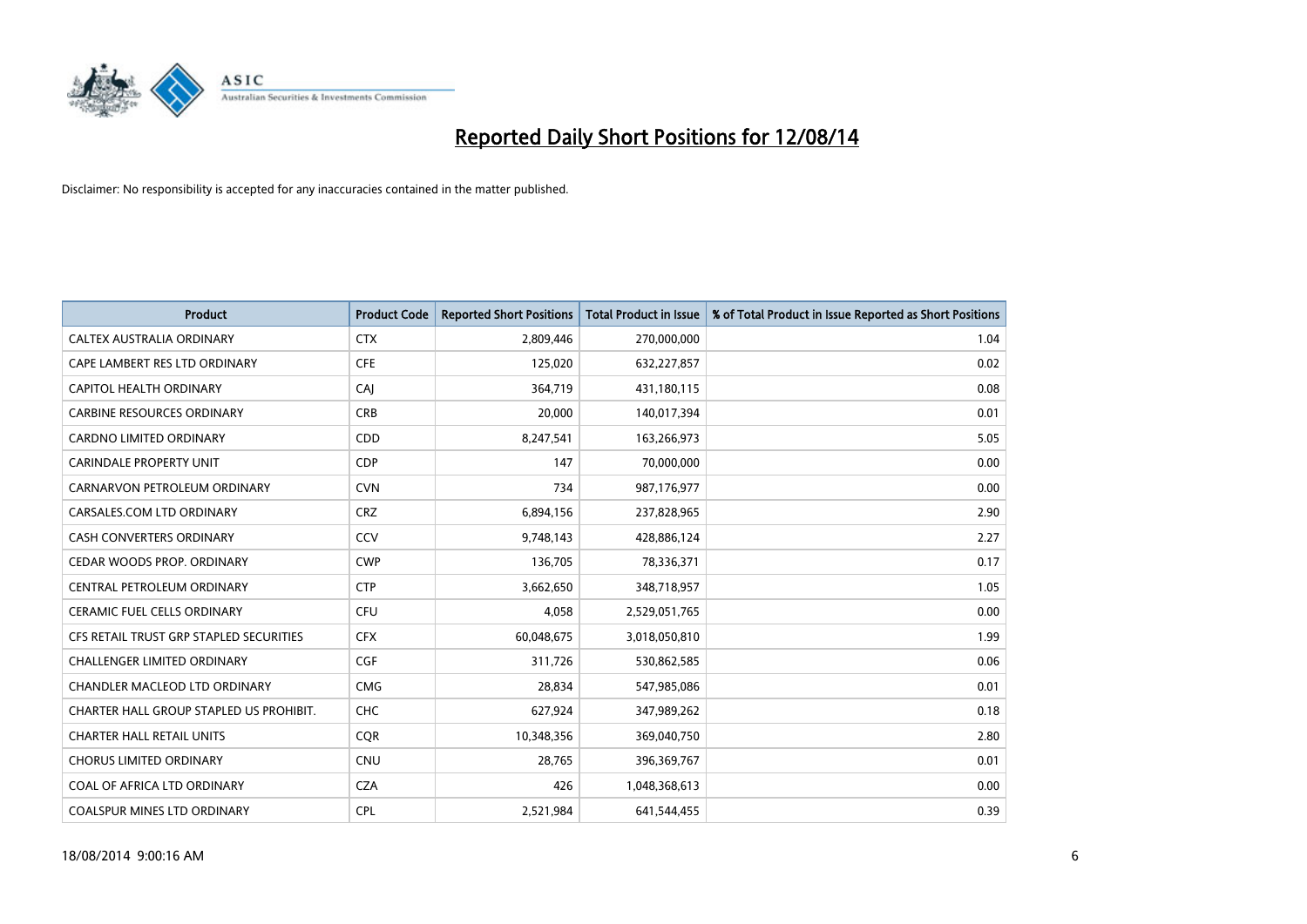

| <b>Product</b>                          | <b>Product Code</b> | <b>Reported Short Positions</b> | <b>Total Product in Issue</b> | % of Total Product in Issue Reported as Short Positions |
|-----------------------------------------|---------------------|---------------------------------|-------------------------------|---------------------------------------------------------|
| <b>COBAR CONSOLIDATED ORDINARY</b>      | CCU                 | 100,000                         | 329,715,353                   | 0.03                                                    |
| COCA-COLA AMATIL ORDINARY               | <b>CCL</b>          | 11,753,586                      | 763,590,249                   | 1.54                                                    |
| COCHLEAR LIMITED ORDINARY               | <b>COH</b>          | 9,044,342                       | 57,062,020                    | 15.85                                                   |
| COCKATOO COAL ORDINARY                  | <b>COK</b>          | 167,987                         | 4,560,196,928                 | 0.00                                                    |
| <b>CODAN LIMITED ORDINARY</b>           | <b>CDA</b>          | 411,950                         | 176,969,924                   | 0.23                                                    |
| <b>COFFEY INTERNATIONAL ORDINARY</b>    | COF                 | 7,994                           | 255,833,165                   | 0.00                                                    |
| <b>COKAL LTD ORDINARY</b>               | <b>CKA</b>          | 6,820                           | 471,103,926                   | 0.00                                                    |
| <b>COLLECTION HOUSE ORDINARY</b>        | <b>CLH</b>          | 2,169,917                       | 129,717,785                   | 1.67                                                    |
| <b>COLLINS FOODS LTD ORDINARY</b>       | <b>CKF</b>          | 100,000                         | 93,000,003                    | 0.11                                                    |
| COMMONWEALTH BANK, ORDINARY             | <b>CBA</b>          | 12,080,663                      | 1,621,319,194                 | 0.75                                                    |
| <b>COMPASS RESOURCES ORDINARY</b>       | <b>CMR</b>          | 7,472                           | 1,403,744,100                 | 0.00                                                    |
| <b>COMPUTERSHARE LTD ORDINARY</b>       | <b>CPU</b>          | 7,386,529                       | 556,203,079                   | 1.33                                                    |
| COOPER ENERGY LTD ORDINARY              | <b>COE</b>          | 90,901                          | 329,235,509                   | 0.03                                                    |
| <b>CORP TRAVEL LIMITED ORDINARY</b>     | <b>CTD</b>          | 429,984                         | 89,931,376                    | 0.48                                                    |
| <b>COVER-MORE GRP LTD ORDINARY</b>      | <b>CVO</b>          | 7,132,213                       | 317,750,000                   | 2.24                                                    |
| <b>CREDIT CORP GROUP ORDINARY</b>       | <b>CCP</b>          | 208,867                         | 46,131,882                    | 0.45                                                    |
| <b>CROMWELL PROP STAPLED SECURITIES</b> | <b>CMW</b>          | 10,710,475                      | 1,727,280,850                 | 0.62                                                    |
| <b>CROWE HORWATH AUS ORDINARY</b>       | <b>CRH</b>          | 470,637                         | 273,005,429                   | 0.17                                                    |
| <b>CROWN RESORTS LTD ORDINARY</b>       | <b>CWN</b>          | 4,286,912                       | 728,394,185                   | 0.59                                                    |
| <b>CSG LIMITED ORDINARY</b>             | CSV                 | 131,023                         | 279,140,492                   | 0.05                                                    |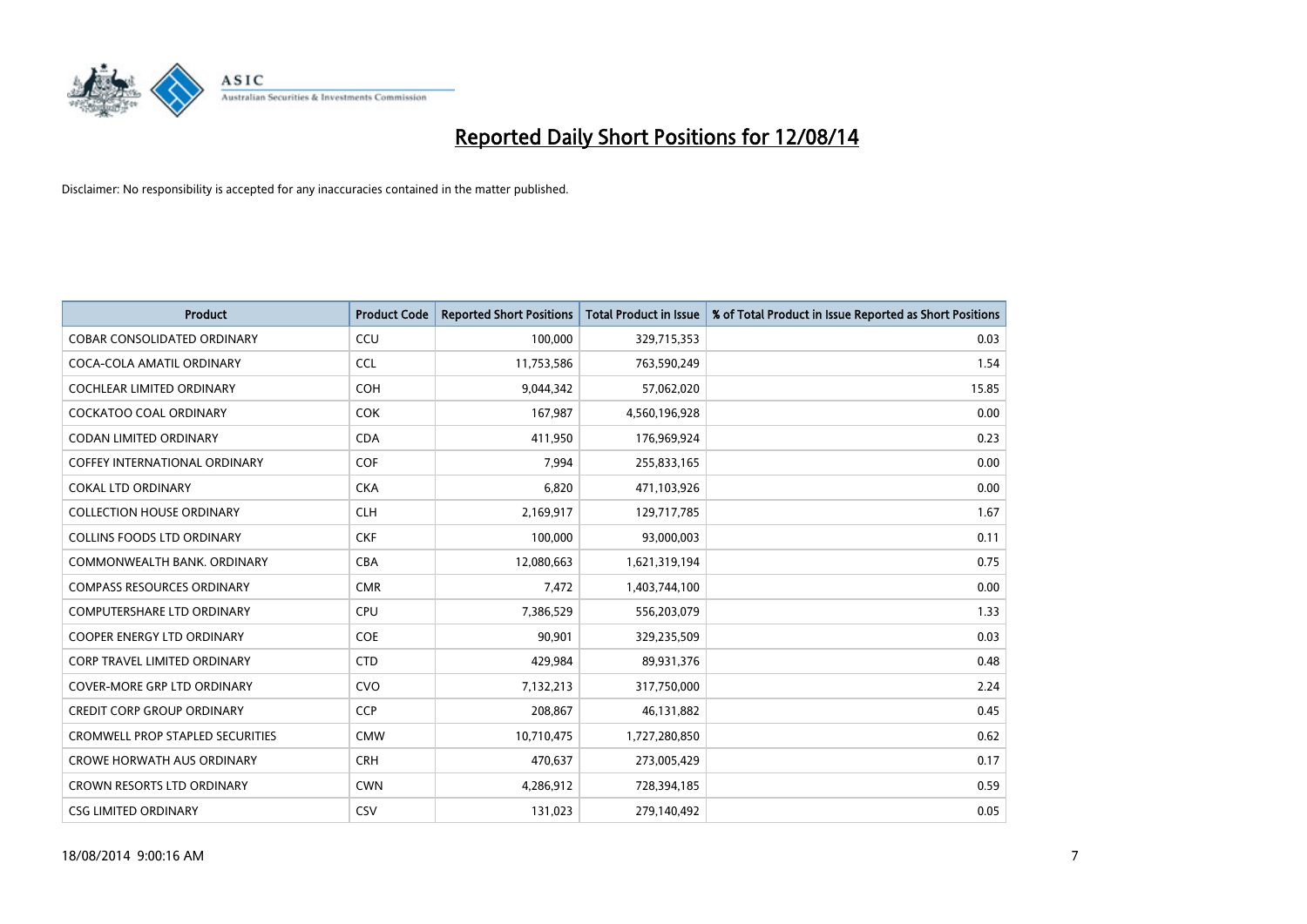

| <b>Product</b>                       | <b>Product Code</b> | <b>Reported Short Positions</b> | <b>Total Product in Issue</b> | % of Total Product in Issue Reported as Short Positions |
|--------------------------------------|---------------------|---------------------------------|-------------------------------|---------------------------------------------------------|
| <b>CSL LIMITED ORDINARY</b>          | <b>CSL</b>          | 733,509                         | 474,588,196                   | 0.15                                                    |
| <b>CSR LIMITED ORDINARY</b>          | <b>CSR</b>          | 19,874,686                      | 506,000,315                   | 3.93                                                    |
| <b>CUDECO LIMITED ORDINARY</b>       | CDU                 | 8,286,980                       | 235,119,260                   | 3.52                                                    |
| DART ENERGY LTD ORDINARY             | <b>DTE</b>          | 16,213,693                      | 1,108,752,733                 | 1.46                                                    |
| DATA#3 LIMITED ORDINARY              | <b>DTL</b>          | 209,218                         | 153,974,950                   | 0.14                                                    |
| <b>DECMIL GROUP LIMITED ORDINARY</b> | <b>DCG</b>          | 2,554,984                       | 168,657,794                   | 1.51                                                    |
| DEEP YELLOW LIMITED ORDINARY         | <b>DYL</b>          | 947                             | 1,708,965,890                 | 0.00                                                    |
| DEXUS PROPERTY GROUP STAPLED UNITS   | <b>DXS</b>          | 23,732,488                      | 5,433,110,810                 | 0.44                                                    |
| DICK SMITH HLDGS ORDINARY            | <b>DSH</b>          | 20,348,098                      | 236,511,364                   | 8.60                                                    |
| DISCOVERY METALS LTD ORDINARY        | <b>DML</b>          | 1,277,631                       | 644,039,581                   | 0.20                                                    |
| DOMINO PIZZA ENTERPR ORDINARY        | <b>DMP</b>          | 2,121,562                       | 85,933,273                    | 2.47                                                    |
| DONACO INTERNATIONAL ORDINARY        | <b>DNA</b>          | 4,091,240                       | 460,293,231                   | 0.89                                                    |
| DORAY MINERALS LTD ORDINARY          | <b>DRM</b>          | 107,674                         | 164,759,256                   | 0.07                                                    |
| DOWNER EDI LIMITED ORDINARY          | <b>DOW</b>          | 20,748,511                      | 435,399,975                   | 4.77                                                    |
| DRILLSEARCH ENERGY ORDINARY          | <b>DLS</b>          | 16,675,830                      | 445,915,456                   | 3.74                                                    |
| DUET GROUP STAPLED US PROHIBIT.      | <b>DUE</b>          | 6,541,242                       | 1,317,809,323                 | 0.50                                                    |
| DULUXGROUP LIMITED ORDINARY          | <b>DLX</b>          | 593,520                         | 383,503,942                   | 0.15                                                    |
| <b>DWS LTD ORDINARY</b>              | <b>DWS</b>          | 195,096                         | 132,362,763                   | 0.15                                                    |
| ECHO ENTERTAINMENT ORDINARY          | <b>EGP</b>          | 6,948,323                       | 825,672,730                   | 0.84                                                    |
| ELDERS LIMITED ORDINARY              | <b>ELD</b>          | 19,146,462                      | 455,013,329                   | 4.21                                                    |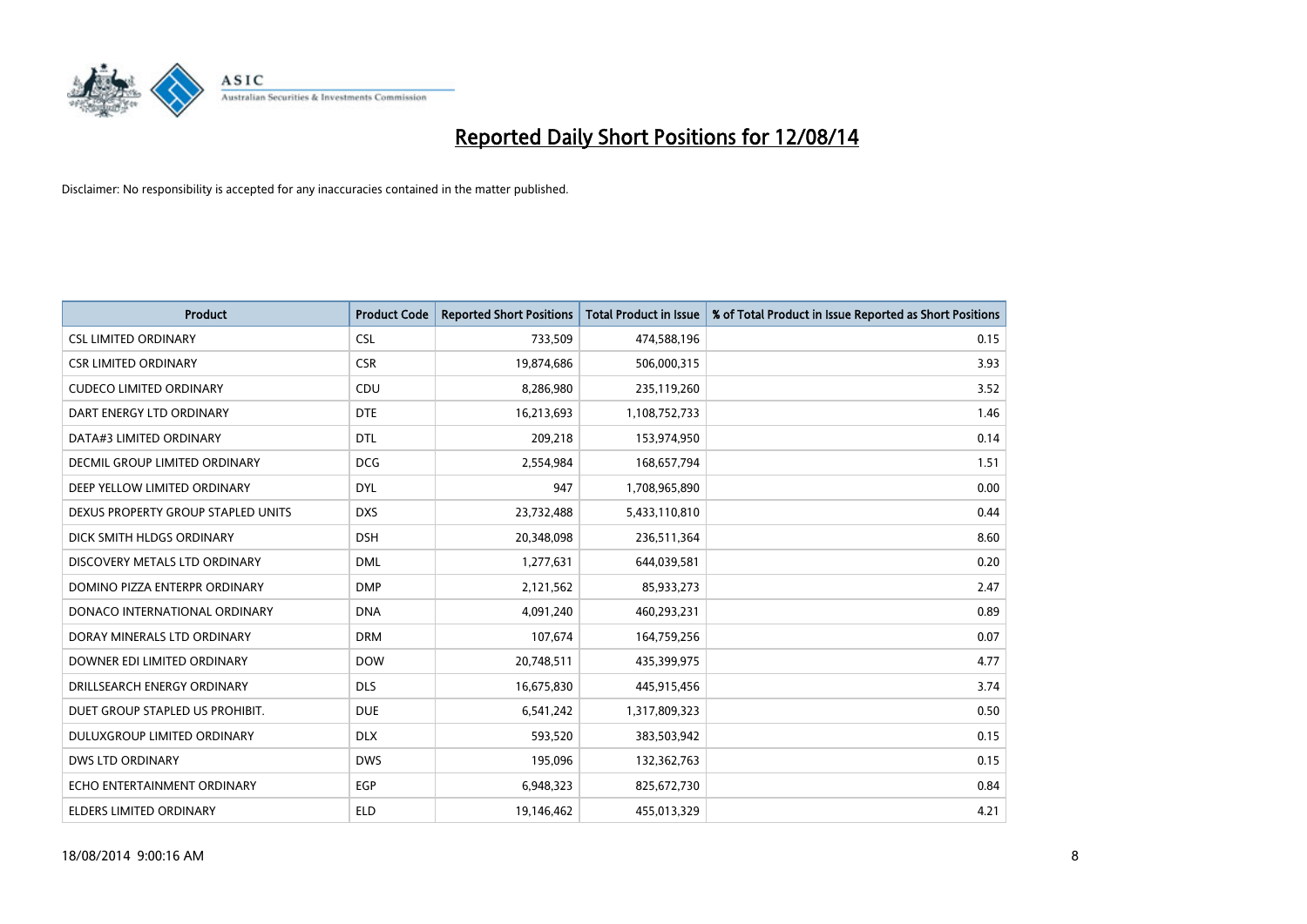

| <b>Product</b>                         | <b>Product Code</b> | <b>Reported Short Positions</b> | <b>Total Product in Issue</b> | % of Total Product in Issue Reported as Short Positions |
|----------------------------------------|---------------------|---------------------------------|-------------------------------|---------------------------------------------------------|
| ELEMENTAL MINERALS ORDINARY            | <b>ELM</b>          | 94,536                          | 315,663,391                   | 0.03                                                    |
| <b>EMECO HOLDINGS ORDINARY</b>         | <b>EHL</b>          | 7,923,359                       | 599,675,707                   | 1.32                                                    |
| <b>ENDEAVOUR MIN CORP CDI 1:1</b>      | <b>EVR</b>          | 31,265                          | 50,014,634                    | 0.06                                                    |
| ENERGY RESOURCES ORDINARY 'A'          | <b>ERA</b>          | 10,754,709                      | 517,725,062                   | 2.08                                                    |
| <b>ENERGY WORLD CORPOR, ORDINARY</b>   | <b>EWC</b>          | 43,215,594                      | 1,734,166,672                 | 2.49                                                    |
| <b>ENVESTRA LIMITED ORDINARY</b>       | <b>ENV</b>          | 127,966                         | 1,796,808,474                 | 0.01                                                    |
| EQUATORIAL RES LTD ORDINARY            | EQX                 | 174                             | 122,185,353                   | 0.00                                                    |
| EQUITY TRUSTEES ORDINARY               | EQT                 | 19                              | 19,105,788                    | 0.00                                                    |
| ERM POWER LIMITED ORDINARY             | <b>EPW</b>          | 889,092                         | 239,269,727                   | 0.37                                                    |
| <b>ESERVGLOBAL LIMITED ORDINARY</b>    | ESV                 | 9,394                           | 254,045,997                   | 0.00                                                    |
| EVOLUTION MINING LTD ORDINARY          | <b>EVN</b>          | 28,695,212                      | 712,493,836                   | 4.03                                                    |
| FAIRFAX MEDIA LTD ORDINARY             | FXJ                 | 61,922,845                      | 2,351,955,725                 | 2.63                                                    |
| FANTASTIC HOLDINGS ORDINARY            | <b>FAN</b>          | 42,122                          | 103,068,398                   | 0.04                                                    |
| <b>FAR LTD ORDINARY</b>                | FAR                 | 2,571,150                       | 2,699,846,742                 | 0.10                                                    |
| FEDERATION CNTRES ORD/UNIT STAPLED SEC | <b>FDC</b>          | 995,432                         | 1,427,641,565                 | 0.07                                                    |
| FINBAR GROUP LIMITED ORDINARY          | <b>FRI</b>          | 11,736                          | 227,018,204                   | 0.01                                                    |
| FISHER & PAYKEL H. ORDINARY            | FPH                 | 6,984                           | 555,597,632                   | 0.00                                                    |
| FLEETWOOD CORP ORDINARY                | <b>FWD</b>          | 2,166,835                       | 60,581,211                    | 3.58                                                    |
| FLETCHER BUILDING ORDINARY             | <b>FBU</b>          | 1,593,727                       | 687,854,788                   | 0.23                                                    |
| FLEXIGROUP LIMITED ORDINARY            | FXL                 | 4,050,206                       | 304,096,060                   | 1.33                                                    |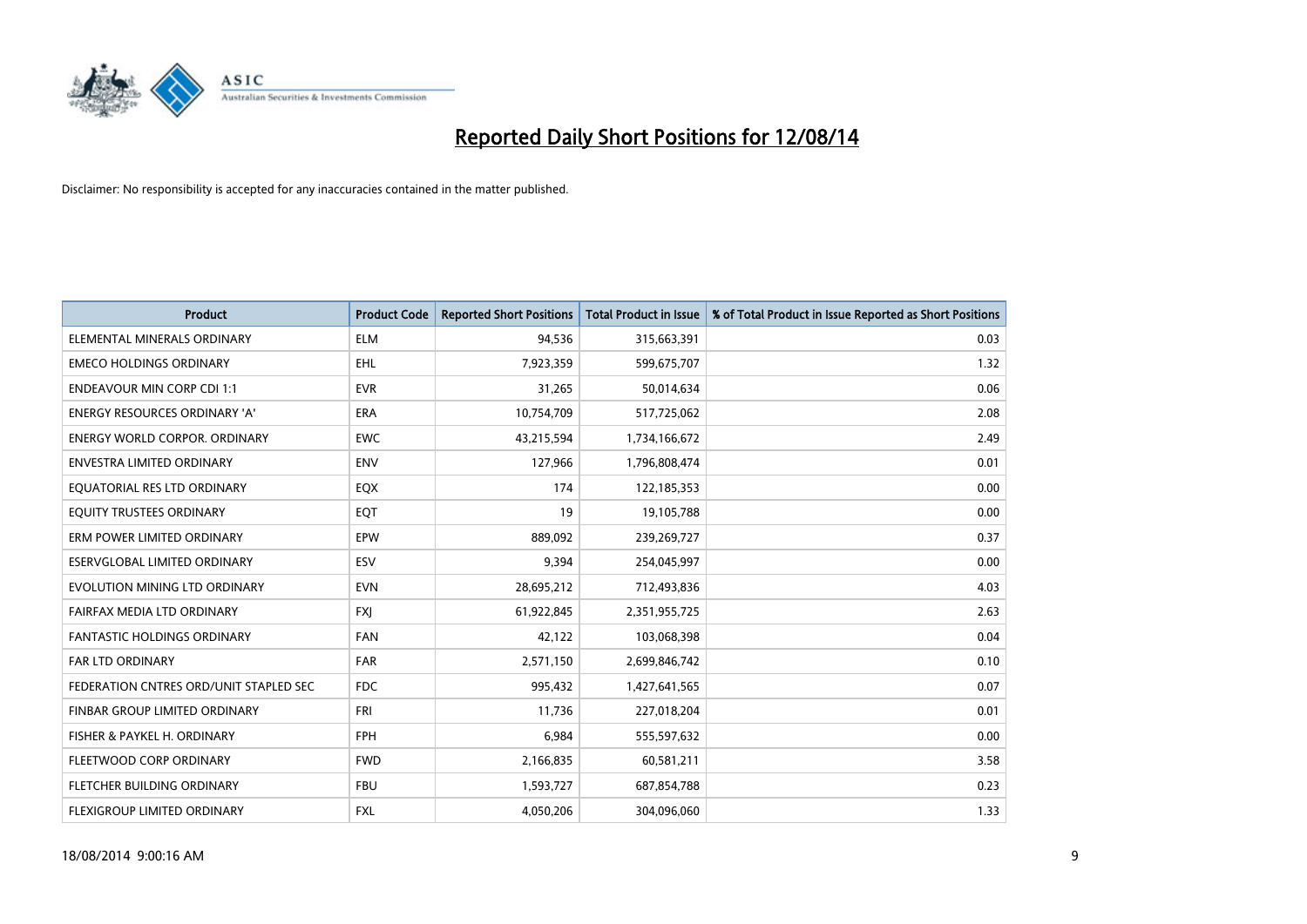

| <b>Product</b>                             | <b>Product Code</b> | <b>Reported Short Positions</b> | <b>Total Product in Issue</b> | % of Total Product in Issue Reported as Short Positions |
|--------------------------------------------|---------------------|---------------------------------|-------------------------------|---------------------------------------------------------|
| FLIGHT CENTRE TRAVEL ORDINARY              | <b>FLT</b>          | 5,727,661                       | 100,576,977                   | 5.69                                                    |
| <b>FLINDERS MINES LTD ORDINARY</b>         | <b>FMS</b>          | 43,919,000                      | 2,400,995,602                 | 1.83                                                    |
| <b>FOCUS MINERALS LTD ORDINARY</b>         | <b>FML</b>          | 4,905,221                       | 9,137,375,877                 | 0.05                                                    |
| <b>FOLKESTONE EDU TRUST UNITS</b>          | <b>FET</b>          | 2.973                           | 205,069,661                   | 0.00                                                    |
| FONTERRA SHARE FUND ORDINARY UNITS         | FSF                 | 83                              | 109,777,717                   | 0.00                                                    |
| FORTESCUE METALS GRP ORDINARY              | <b>FMG</b>          | 227,473,216                     | 3,113,798,151                 | 7.31                                                    |
| FREEDOM FOOD LTD ORDINARY                  | <b>FNP</b>          | 3,870                           | 150,645,371                   | 0.00                                                    |
| <b>G.U.D. HOLDINGS ORDINARY</b>            | GUD                 | 2,952,726                       | 70,939,492                    | 4.16                                                    |
| <b>G8 EDUCATION LIMITED ORDINARY</b>       | <b>GEM</b>          | 14,594,761                      | 332,073,918                   | 4.40                                                    |
| <b>GALAXY RESOURCES ORDINARY</b>           | GXY                 | 46,556                          | 1,064,493,083                 | 0.00                                                    |
| <b>GDI PROPERTY GRP STAPLED SECURITIES</b> | GDI                 | 168,323                         | 567,575,025                   | 0.03                                                    |
| <b>GENWORTH MORTGAGE ORDINARY</b>          | <b>GMA</b>          | 622,536                         | 650,000,000                   | 0.10                                                    |
| <b>GEODYNAMICS LIMITED ORDINARY</b>        | GDY                 | 819                             | 435,880,130                   | 0.00                                                    |
| <b>GINDALBIE METALS LTD ORDINARY</b>       | GBG                 | 35,263,748                      | 1,494,884,657                 | 2.36                                                    |
| <b>GOLD ROAD RES LTD ORDINARY</b>          | GOR                 | 106,556                         | 515,419,042                   | 0.02                                                    |
| <b>GOODMAN FIELDER, ORDINARY</b>           | GFF                 | 12,521,034                      | 1,955,559,207                 | 0.64                                                    |
| <b>GOODMAN GROUP STAPLED</b>               | <b>GMG</b>          | 7,971,124                       | 1,727,685,976                 | 0.46                                                    |
| <b>GPT GROUP STAPLED SEC.</b>              | <b>GPT</b>          | 5,242,006                       | 1,685,460,955                 | 0.31                                                    |
| <b>GRAINCORP LIMITED A CLASS ORDINARY</b>  | <b>GNC</b>          | 12,637,355                      | 228,855,628                   | 5.52                                                    |
| <b>GRANGE RESOURCES. ORDINARY</b>          | GRR                 | 5,241,236                       | 1,157,097,869                 | 0.45                                                    |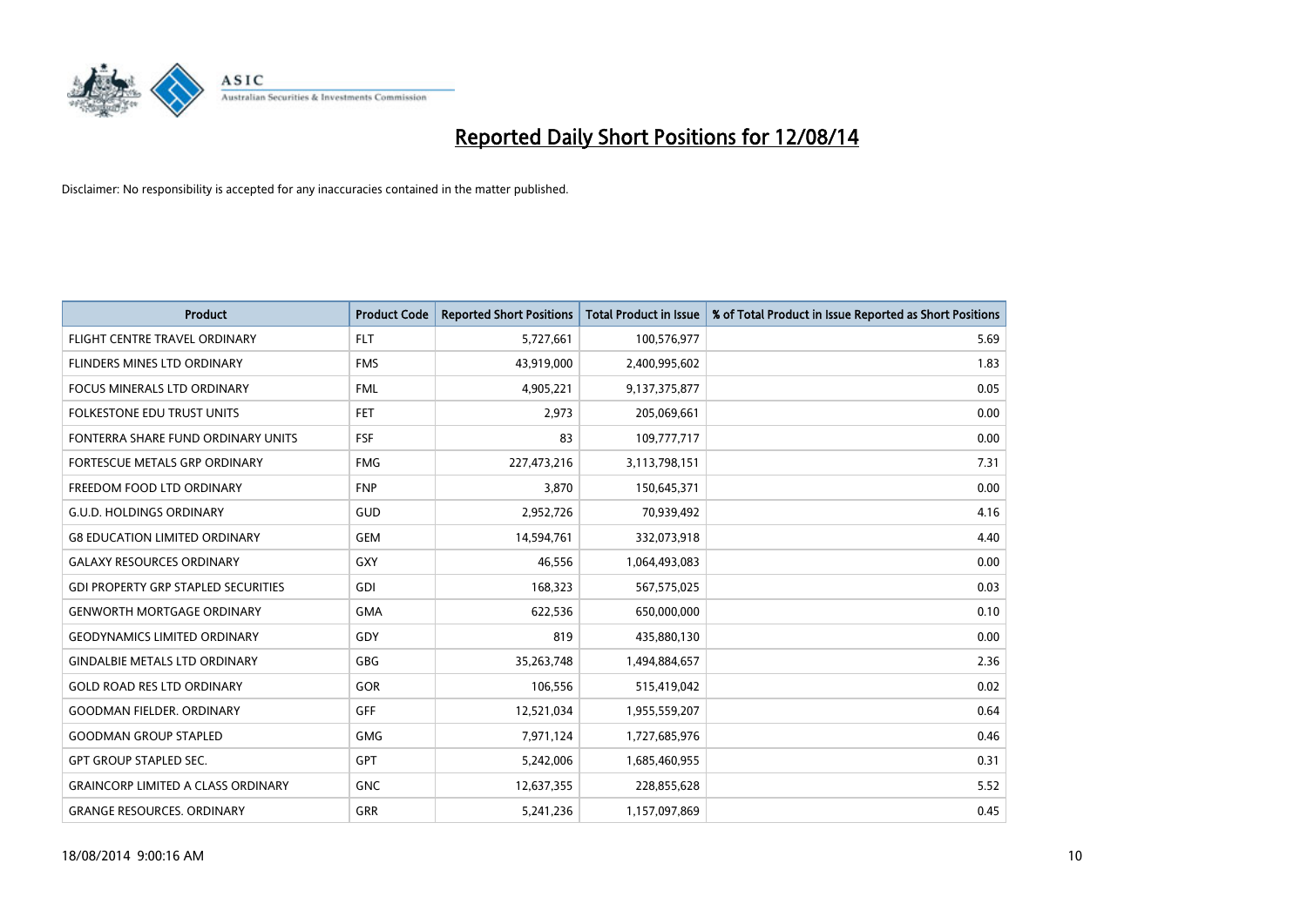

| <b>Product</b>                                   | <b>Product Code</b> | <b>Reported Short Positions</b> | <b>Total Product in Issue</b> | % of Total Product in Issue Reported as Short Positions |
|--------------------------------------------------|---------------------|---------------------------------|-------------------------------|---------------------------------------------------------|
| <b>GREENCROSS LIMITED ORDINARY</b>               | GXL                 | 2,351,686                       | 110,654,390                   | 2.13                                                    |
| <b>GREENLAND MIN EN LTD ORDINARY</b>             | GGG                 | 5,247,584                       | 668,464,377                   | 0.79                                                    |
| <b>GREENLAND MIN EN LTD RIGHTS 26-JUN-14</b>     | GGGR                | 4,630                           | 88,685,050                    | 0.01                                                    |
| <b>GROWTHPOINT PROPERTY ORD/UNIT STAPLED SEC</b> | GOZ                 | 22,992                          | 540,115,360                   | 0.00                                                    |
| <b>GRYPHON MINERALS LTD ORDINARY</b>             | GRY                 | 4,416,114                       | 401,011,505                   | 1.10                                                    |
| <b>GUILDFORD COAL LTD ORDINARY</b>               | <b>GUF</b>          | 522,502                         | 845,190,354                   | 0.06                                                    |
| <b>GWA GROUP LTD ORDINARY</b>                    | <b>GWA</b>          | 17,283,446                      | 306,533,770                   | 5.64                                                    |
| <b>HARVEY NORMAN ORDINARY</b>                    | <b>HVN</b>          | 52,342,472                      | 1,062,316,784                 | 4.93                                                    |
| HEALTHSCOPE LIMITED. ORDINARY                    | <b>HSO</b>          | 110,840                         | 1,732,094,838                 | 0.01                                                    |
| <b>HENDERSON GROUP CDI 1:1</b>                   | <b>HGG</b>          | 2,065,826                       | 664,599,011                   | 0.31                                                    |
| HFA HOLDINGS LIMITED ORDINARY                    | <b>HFA</b>          | 3,809                           | 136,548,880                   | 0.00                                                    |
| HIGHFIELD RES LTD ORDINARY                       | <b>HFR</b>          | 50,000                          | 155,825,003                   | 0.03                                                    |
| HILLS LTD ORDINARY                               | <b>HIL</b>          | 126,288                         | 234,192,711                   | 0.05                                                    |
| HORIZON OIL LIMITED ORDINARY                     | <b>HZN</b>          | 51,217,184                      | 1,301,981,265                 | 3.93                                                    |
| <b>IBUY GROUP LTD ORDINARY</b>                   | <b>IBY</b>          | 3,388,954                       | 426,069,834                   | 0.80                                                    |
| ICAR ASIA LTD ORDINARY                           | ICO                 | 65,820                          | 122,502,174                   | 0.05                                                    |
| <b>IINET LIMITED ORDINARY</b>                    | <b>IIN</b>          | 7,621,551                       | 161,238,847                   | 4.73                                                    |
| ILUKA RESOURCES ORDINARY                         | ILU                 | 44,958,243                      | 418,700,517                   | 10.74                                                   |
| <b>IMDEX LIMITED ORDINARY</b>                    | <b>IMD</b>          | 3,207,210                       | 212,110,368                   | 1.51                                                    |
| <b>INCITEC PIVOT ORDINARY</b>                    | IPL                 | 38,180,378                      | 1,654,998,197                 | 2.31                                                    |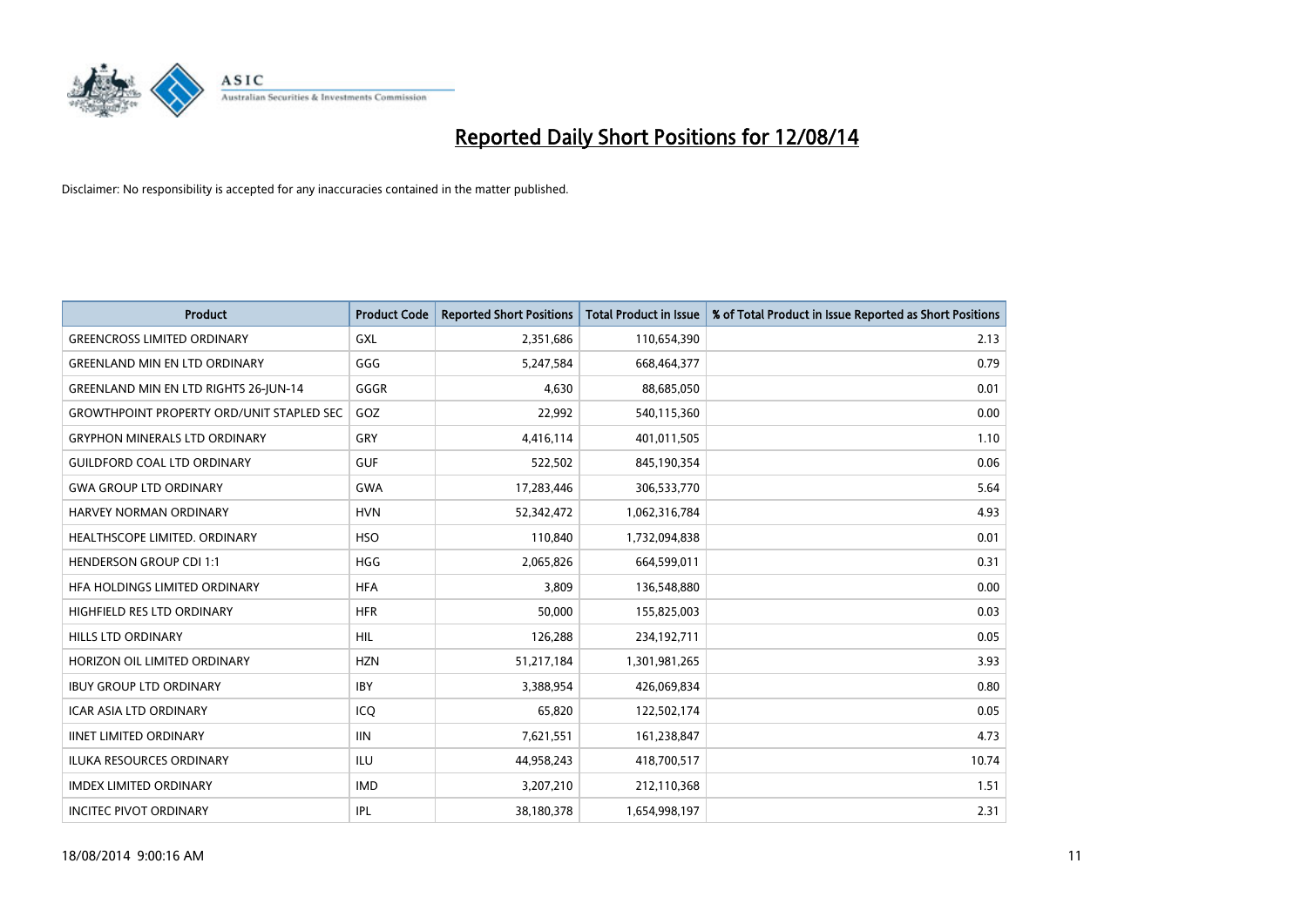

| <b>Product</b>                                | <b>Product Code</b> | <b>Reported Short Positions</b> | <b>Total Product in Issue</b> | % of Total Product in Issue Reported as Short Positions |
|-----------------------------------------------|---------------------|---------------------------------|-------------------------------|---------------------------------------------------------|
| <b>INDEPENDENCE GROUP ORDINARY</b>            | <b>IGO</b>          | 268,927                         | 234,253,306                   | 0.11                                                    |
| INDOPHIL RESOURCES ORDINARY                   | <b>IRN</b>          | 1,453,543                       | 1,203,146,194                 | 0.12                                                    |
| <b>INDUSTRIA REIT STAPLED</b>                 | <b>IDR</b>          | 110,005                         | 125,000,001                   | 0.09                                                    |
| <b>INFIGEN ENERGY STAPLED SECURITIES</b>      | <b>IFN</b>          | 2,609,512                       | 764,993,434                   | 0.34                                                    |
| INGENIA GROUP STAPLED SECURITIES              | <b>INA</b>          | 2,383,696                       | 678,058,232                   | 0.35                                                    |
| <b>INSURANCE AUSTRALIA ORDINARY</b>           | <b>IAG</b>          | 9,515,023                       | 2,341,618,048                 | 0.41                                                    |
| <b>INTREPID MINES ORDINARY</b>                | <b>IAU</b>          | 3,456,437                       | 557,420,429                   | 0.62                                                    |
| <b>INVESTA OFFICE FUND STAPLED SECURITIES</b> | <b>IOF</b>          | 1,003,828                       | 614,047,458                   | 0.16                                                    |
| <b>INVOCARE LIMITED ORDINARY</b>              | <b>IVC</b>          | 6,300,281                       | 110,030,298                   | 5.73                                                    |
| <b>IOOF HOLDINGS LTD ORDINARY</b>             | IFL                 | 14,114,122                      | 232,118,034                   | 6.08                                                    |
| <b>IPROPERTY GROUP LTD ORDINARY</b>           | <b>IPP</b>          | 3,221,836                       | 181,703,204                   | 1.77                                                    |
| <b>IRESS LIMITED ORDINARY</b>                 | <b>IRE</b>          | 6,008,165                       | 159,097,319                   | 3.78                                                    |
| <b>IRON ORE HOLDINGS ORDINARY</b>             | <b>IOH</b>          | 16,649                          | 161,174,005                   | 0.01                                                    |
| <b>ISELECT LTD ORDINARY</b>                   | <b>ISU</b>          | 294,697                         | 260,889,894                   | 0.11                                                    |
| <b>ISENTIA GROUP LTD ORDINARY</b>             | <b>ISD</b>          | 18,624                          | 200,000,001                   | 0.01                                                    |
| JAMES HARDIE INDUST CHESS DEPOSITARY INT      | <b>IHX</b>          | 5,047,180                       | 444,867,063                   | 1.13                                                    |
| <b>JAPARA HEALTHCARE LT ORDINARY</b>          | <b>IHC</b>          | 3,599,053                       | 262,500,000                   | 1.37                                                    |
| <b>IB HI-FI LIMITED ORDINARY</b>              | <b>JBH</b>          | 11,554,227                      | 98,947,309                    | 11.68                                                   |
| K2 ASSET MGMT HLDGS ORDINARY                  | <b>KAM</b>          | 9,143                           | 233,505,798                   | 0.00                                                    |
| <b>KAGARA LTD ORDINARY</b>                    | KZL                 | 34,720                          | 798,953,117                   | 0.00                                                    |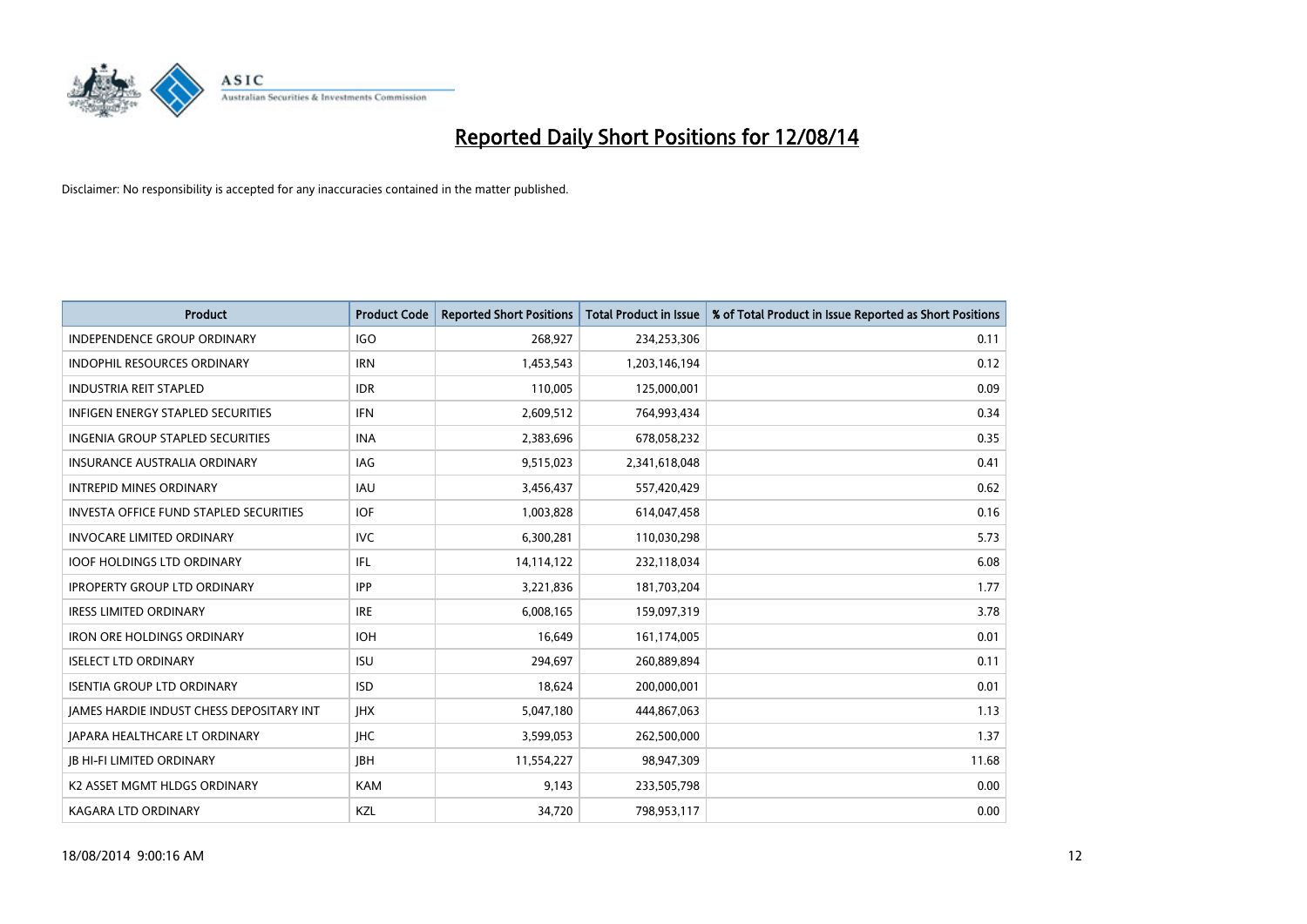

| <b>Product</b>                        | <b>Product Code</b> | <b>Reported Short Positions</b> | <b>Total Product in Issue</b> | % of Total Product in Issue Reported as Short Positions |
|---------------------------------------|---------------------|---------------------------------|-------------------------------|---------------------------------------------------------|
| KAROON GAS AUSTRALIA ORDINARY         | <b>KAR</b>          | 18,957,186                      | 255,841,581                   | 7.41                                                    |
| KATHMANDU HOLD LTD ORDINARY           | <b>KMD</b>          | 3,077,213                       | 200,633,469                   | 1.53                                                    |
| <b>KBL MINING LIMITED ORDINARY</b>    | <b>KBL</b>          | 1,820                           | 393,535,629                   | 0.00                                                    |
| KINGSGATE CONSOLID. ORDINARY          | <b>KCN</b>          | 9,268,768                       | 223,584,937                   | 4.15                                                    |
| KINGSROSE MINING LTD ORDINARY         | <b>KRM</b>          | 503,579                         | 358,611,493                   | 0.14                                                    |
| <b>KOGI IRON LTD ORDINARY</b>         | <b>KFE</b>          | 763,688                         | 362,005,169                   | 0.21                                                    |
| LEIGHTON HOLDINGS ORDINARY            | LEI                 | 5,602,024                       | 338,503,563                   | 1.65                                                    |
| LEND LEASE GROUP UNIT/ORD STAPLED     | LLC                 | 2,040,608                       | 577,475,833                   | 0.35                                                    |
| LIQUEFIED NATURAL ORDINARY            | LNG                 | 6,720,139                       | 461,402,201                   | 1.46                                                    |
| <b>LOGICAMMS LIMITED ORDINARY</b>     | <b>LCM</b>          | 6,321                           | 71,178,179                    | 0.01                                                    |
| LONESTAR RESO LTD ORDINARY            | LNR                 | 1,231,958                       | 752,187,211                   | 0.16                                                    |
| <b>LYNAS CORPORATION ORDINARY</b>     | <b>LYC</b>          | 131,392,147                     | 2,333,661,566                 | 5.63                                                    |
| <b>M2 GRP LTD ORDINARY</b>            | <b>MTU</b>          | 13,186,473                      | 180,491,516                   | 7.31                                                    |
| <b>MACA LIMITED ORDINARY</b>          | <b>MLD</b>          | 707,676                         | 202,676,373                   | 0.35                                                    |
| <b>MACMAHON HOLDINGS ORDINARY</b>     | <b>MAH</b>          | 1,686,093                       | 1,261,699,966                 | 0.13                                                    |
| MACO ATLAS ROADS GRP ORDINARY STAPLED | <b>MOA</b>          | 3,256,314                       | 505,692,079                   | 0.64                                                    |
| MACQUARIE GROUP LTD ORDINARY          | MQG                 | 1,031,686                       | 321,194,763                   | 0.32                                                    |
| MAGELLAN FIN GRP LTD ORDINARY         | <b>MFG</b>          | 4,073,760                       | 158,842,157                   | 2.56                                                    |
| MAGELLAN FLAGSHIP ORDINARY            | <b>MFF</b>          | 190,000                         | 355,298,730                   | 0.05                                                    |
| <b>MATRIX C &amp; E LTD ORDINARY</b>  | <b>MCE</b>          | 2,617,784                       | 94,555,428                    | 2.77                                                    |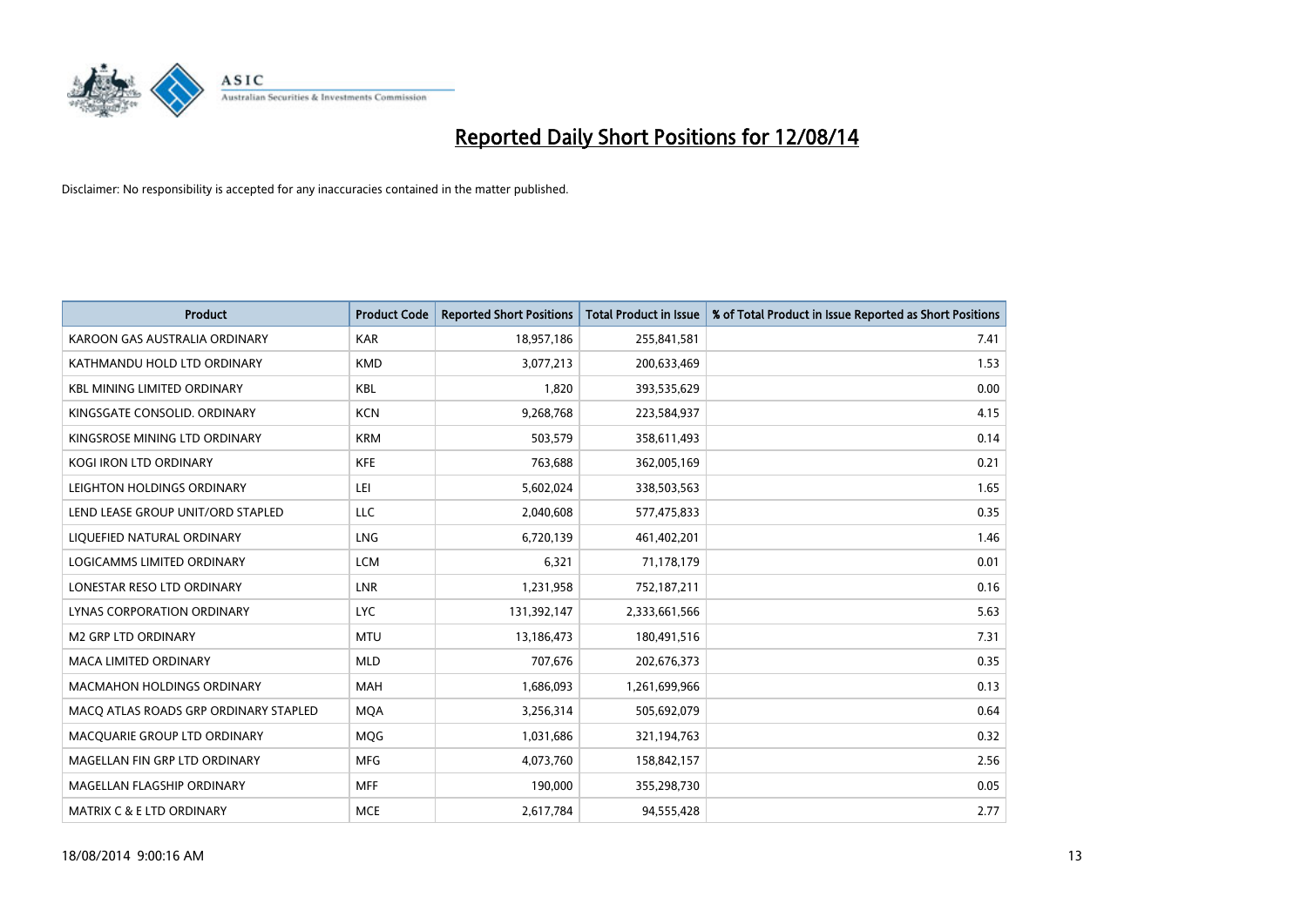

| <b>Product</b>                    | <b>Product Code</b> | <b>Reported Short Positions</b> | <b>Total Product in Issue</b> | % of Total Product in Issue Reported as Short Positions |
|-----------------------------------|---------------------|---------------------------------|-------------------------------|---------------------------------------------------------|
| <b>MAVERICK DRILLING ORDINARY</b> | <b>MAD</b>          | 5,577,089                       | 533,885,763                   | 1.04                                                    |
| MAXITRANS INDUSTRIES ORDINARY     | MXI                 | 283,928                         | 185,075,653                   | 0.15                                                    |
| MAYNE PHARMA LTD ORDINARY         | <b>MYX</b>          | 3,799,032                       | 586,651,477                   | 0.65                                                    |
| MCMILLAN SHAKESPEARE ORDINARY     | <b>MMS</b>          | 965,156                         | 74,523,965                    | 1.30                                                    |
| <b>MCPHERSON'S LTD ORDINARY</b>   | <b>MCP</b>          | 69,044                          | 95,434,645                    | 0.07                                                    |
| MEDUSA MINING LTD ORDINARY        | <b>MML</b>          | 7,306,932                       | 207,794,301                   | 3.52                                                    |
| MELBOURNE IT LIMITED ORDINARY     | <b>MLB</b>          | 11,022                          | 92,944,392                    | 0.01                                                    |
| <b>MERMAID MARINE ORDINARY</b>    | <b>MRM</b>          | 11,279,055                      | 366,766,098                   | 3.08                                                    |
| MESOBLAST LIMITED ORDINARY        | <b>MSB</b>          | 20,523,404                      | 321,640,094                   | 6.38                                                    |
| METALS X LIMITED ORDINARY         | <b>MLX</b>          | 1,124,278                       | 1,655,386,110                 | 0.07                                                    |
| METCASH LIMITED ORDINARY          | <b>MTS</b>          | 126,965,452                     | 903,309,574                   | 14.06                                                   |
| MIGHTY RIVER POWER ORDINARY       | <b>MYT</b>          | 3,806,804                       | 1,400,012,517                 | 0.27                                                    |
| MINCOR RESOURCES NL ORDINARY      | <b>MCR</b>          | 1,033,470                       | 188,208,274                   | 0.55                                                    |
| MINERAL DEPOSITS ORDINARY         | <b>MDL</b>          | 904,718                         | 103,538,786                   | 0.87                                                    |
| MINERAL RESOURCES, ORDINARY       | <b>MIN</b>          | 15,692,078                      | 186,556,246                   | 8.41                                                    |
| MINT WIRELESS ORDINARY            | <b>MNW</b>          | 1,092,003                       | 450,872,395                   | 0.24                                                    |
| MIRABELA NICKEL LTD ORDINARY      | <b>MBN</b>          | 36,643                          | 929,710,216                   | 0.00                                                    |
| MIRVAC GROUP STAPLED SECURITIES   | <b>MGR</b>          | 2,400,461                       | 3,692,279,772                 | 0.07                                                    |
| MOBILE EMBRACE LTD ORDINARY       | <b>MBE</b>          | 28,000                          | 375,710,098                   | 0.01                                                    |
| MOKO SOCIAL MEDIA ORDINARY        | <b>MKB</b>          | 68,516                          | 599,357,003                   | 0.01                                                    |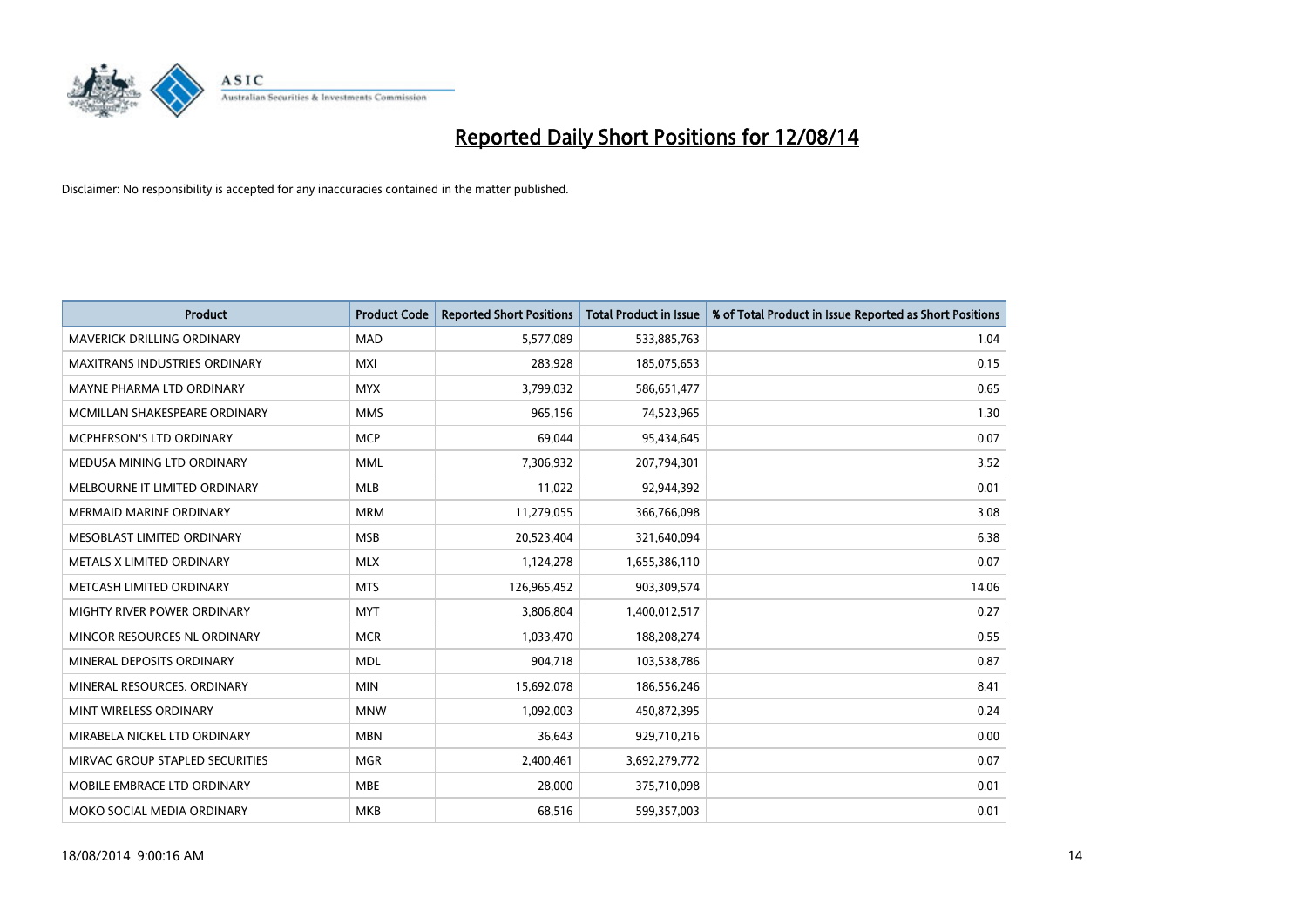

| <b>Product</b>                    | <b>Product Code</b> | <b>Reported Short Positions</b> | <b>Total Product in Issue</b> | % of Total Product in Issue Reported as Short Positions |
|-----------------------------------|---------------------|---------------------------------|-------------------------------|---------------------------------------------------------|
| MOLOPO ENERGY LTD ORDINARY        | <b>MPO</b>          | 11,118                          | 248,705,730                   | 0.00                                                    |
| MONADELPHOUS GROUP ORDINARY       | <b>MND</b>          | 10,475,479                      | 92,679,570                    | 11.30                                                   |
| MONASH IVF GROUP LTD ORDINARY     | <b>MVF</b>          | 1,649,653                       | 231,081,089                   | 0.71                                                    |
| MORTGAGE CHOICE LTD ORDINARY      | <b>MOC</b>          | 295,825                         | 123,780,387                   | 0.24                                                    |
| <b>MOUNT GIBSON IRON ORDINARY</b> | <b>MGX</b>          | 15,775,054                      | 1,090,805,085                 | 1.45                                                    |
| MULTIPLEX SITES SITES             | <b>MXUPA</b>        | 1,885                           | 4,500,000                     | 0.04                                                    |
| <b>MYER HOLDINGS LTD ORDINARY</b> | <b>MYR</b>          | 76,143,294                      | 585,684,551                   | 13.00                                                   |
| <b>MYSTATE LIMITED ORDINARY</b>   | <b>MYS</b>          | 74,768                          | 87,261,995                    | 0.09                                                    |
| NANOSONICS LIMITED ORDINARY       | <b>NAN</b>          | 2,520,667                       | 264,157,826                   | 0.95                                                    |
| NATIONAL AUST, BANK ORDINARY      | <b>NAB</b>          | 8,188,970                       | 2,365,765,544                 | 0.35                                                    |
| NATIONAL STORAGE STAPLED          | <b>NSR</b>          | 730,105                         | 244,897,096                   | 0.30                                                    |
| NAVITAS LIMITED ORDINARY          | <b>NVT</b>          | 3,329,180                       | 375,712,581                   | 0.89                                                    |
| NEARMAP LTD ORDINARY              | <b>NEA</b>          | 953,860                         | 337,346,101                   | 0.28                                                    |
| NEON ENERGY LIMITED ORDINARY      | <b>NEN</b>          | 140,474                         | 553,037,848                   | 0.03                                                    |
| NEUREN PHARMACEUT, ORDINARY       | <b>NEU</b>          | 67,231                          | 1,563,586,247                 | 0.00                                                    |
| NEW HOPE CORPORATION ORDINARY     | <b>NHC</b>          | 1,332,465                       | 830,999,449                   | 0.16                                                    |
| NEWCREST MINING ORDINARY          | <b>NCM</b>          | 12,965,069                      | 766,510,971                   | 1.69                                                    |
| NEWS CORP A NON-VOTING CDI        | <b>NWSLV</b>        | 405,857                         | 2,976,217                     | 13.64                                                   |
| NEWS CORP B VOTING CDI            | <b>NWS</b>          | 2,218,018                       | 21,792,806                    | 10.18                                                   |
| NEWSAT LIMITED ORDINARY           | <b>NWT</b>          | 8,021,896                       | 613,199,841                   | 1.31                                                    |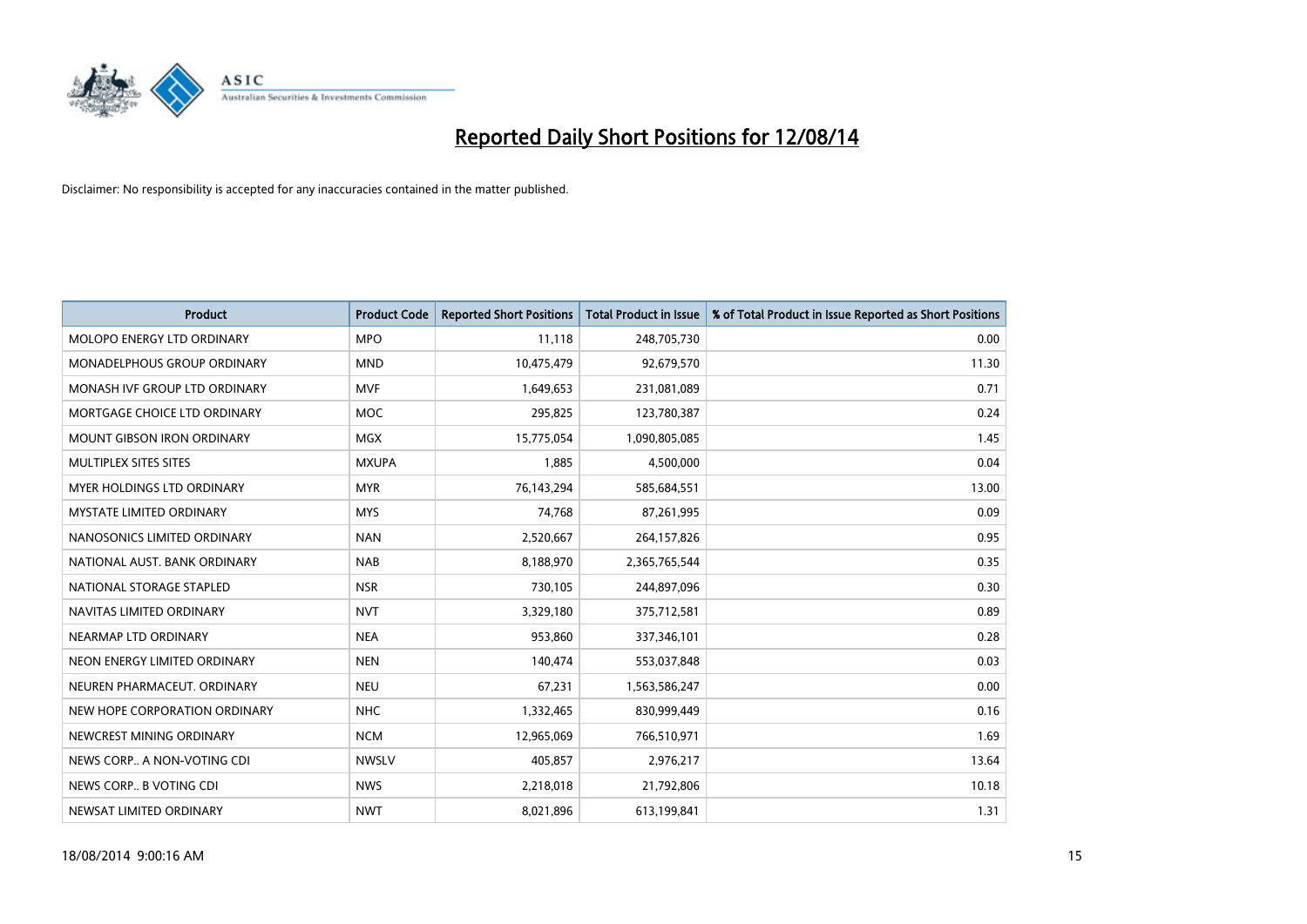

| Product                               | <b>Product Code</b> | <b>Reported Short Positions</b> | <b>Total Product in Issue</b> | % of Total Product in Issue Reported as Short Positions |
|---------------------------------------|---------------------|---------------------------------|-------------------------------|---------------------------------------------------------|
| NEXTDC LIMITED ORDINARY               | <b>NXT</b>          | 19,132,020                      | 193,154,486                   | 9.91                                                    |
| NEXUS ENERGY LIMITED ORDINARY         | <b>NXS</b>          | 83,985                          | 1,330,219,459                 | 0.01                                                    |
| NIB HOLDINGS LIMITED ORDINARY         | <b>NHF</b>          | 1,898,441                       | 439,004,182                   | 0.43                                                    |
| NIDO PETROLEUM ORDINARY               | <b>NDO</b>          | 5,181,226                       | 2,188,266,468                 | 0.24                                                    |
| NINE ENTERTAINMENT ORDINARY           | <b>NEC</b>          | 8,763,876                       | 940,295,023                   | 0.93                                                    |
| NOBLE MINERAL RES ORDINARY            | <b>NMG</b>          | 2,365,726                       | 666,397,952                   | 0.36                                                    |
| NORTHERN IRON LTD ORDINARY            | <b>NFE</b>          | 11,392                          | 484,405,314                   | 0.00                                                    |
| NORTHERN STAR ORDINARY                | <b>NST</b>          | 8,869,556                       | 587,429,659                   | 1.51                                                    |
| NRW HOLDINGS LIMITED ORDINARY         | <b>NWH</b>          | 12,261,292                      | 278,888,011                   | 4.40                                                    |
| NUFARM LIMITED ORDINARY               | <b>NUF</b>          | 17,333,694                      | 264,021,627                   | 6.57                                                    |
| NUPLEX INDUSTRIES ORDINARY            | <b>NPX</b>          | 1,000                           | 198,125,827                   | 0.00                                                    |
| OCEANAGOLD CORP. CHESS DEPOSITARY INT | <b>OGC</b>          | 2,090,436                       | 301,420,186                   | 0.69                                                    |
| OIL SEARCH LTD ORDINARY               | OSH                 | 6,103,311                       | 1,519,022,225                 | 0.40                                                    |
| OM HOLDINGS LIMITED ORDINARY          | OMH                 | 169,871                         | 733,423,337                   | 0.02                                                    |
| ORICA LIMITED ORDINARY                | ORI                 | 13,577,060                      | 372,743,291                   | 3.64                                                    |
| ORIGIN ENERGY ORDINARY                | ORG                 | 6,597,063                       | 1,103,646,907                 | 0.60                                                    |
| OROCOBRE LIMITED ORDINARY             | <b>ORE</b>          | 2,252,685                       | 132,041,911                   | 1.71                                                    |
| ORORA LIMITED ORDINARY                | <b>ORA</b>          | 8,688,061                       | 1,206,684,923                 | 0.72                                                    |
| OROTONGROUP LIMITED ORDINARY          | ORL                 | 327,578                         | 40,880,902                    | 0.80                                                    |
| OZ MINERALS ORDINARY                  | OZL                 | 13,003,064                      | 303,470,022                   | 4.28                                                    |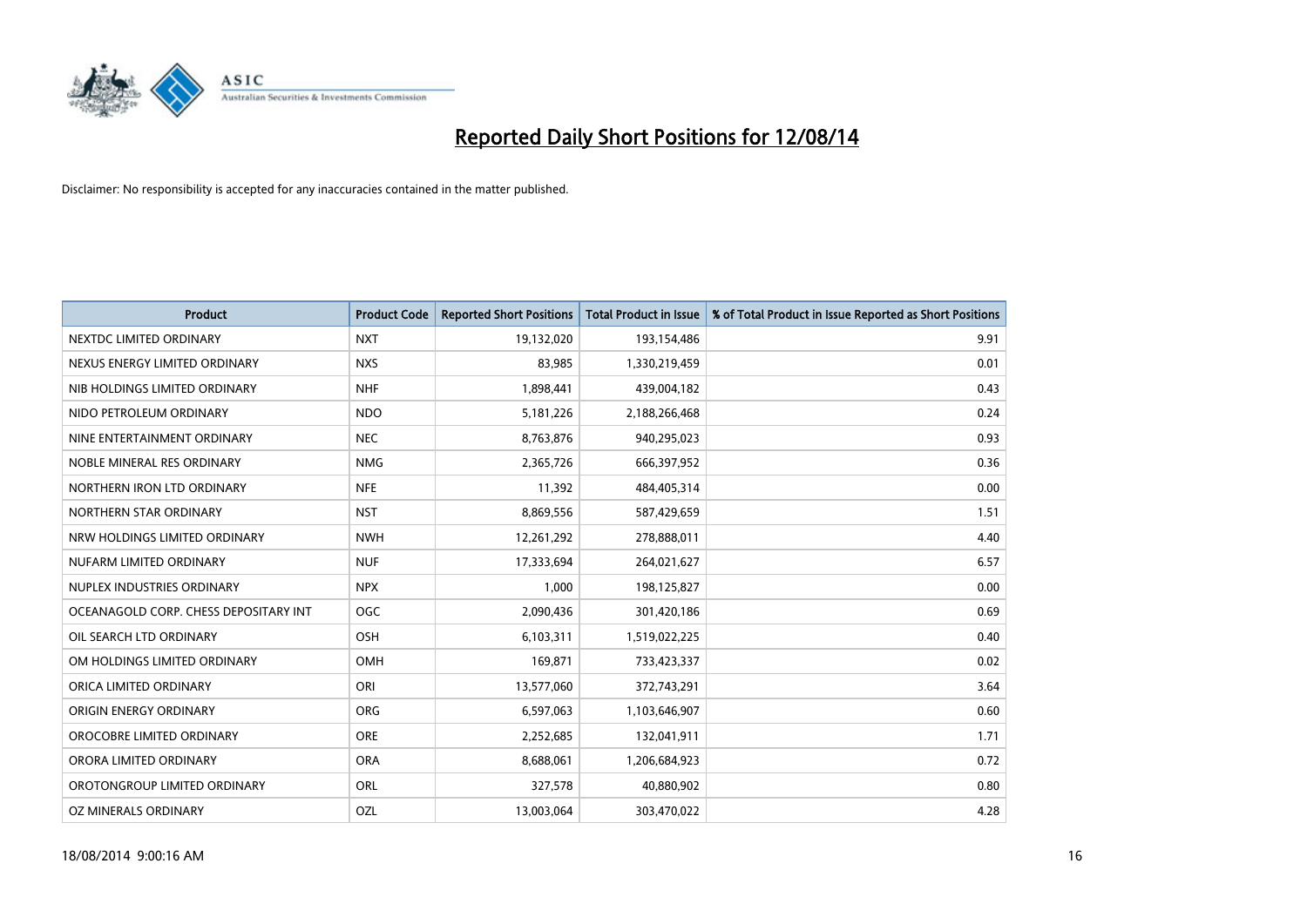

| <b>Product</b>                | <b>Product Code</b> | <b>Reported Short Positions</b> | <b>Total Product in Issue</b> | % of Total Product in Issue Reported as Short Positions |
|-------------------------------|---------------------|---------------------------------|-------------------------------|---------------------------------------------------------|
| OZFOREX GROUP LTD ORDINARY    | <b>OFX</b>          | 10,165,563                      | 240,000,000                   | 4.24                                                    |
| PACIFIC BRANDS ORDINARY       | <b>PBG</b>          | 21,423,661                      | 917,226,291                   | 2.34                                                    |
| PACT GROUP HLDGS LTD ORDINARY | PGH                 | 3,702,843                       | 294,097,961                   | 1.26                                                    |
| PALADIN ENERGY LTD ORDINARY   | <b>PDN</b>          | 101,762,320                     | 964, 367, 284                 | 10.55                                                   |
| PANAUST LIMITED ORDINARY      | <b>PNA</b>          | 258,683                         | 635,580,654                   | 0.04                                                    |
| PANORAMIC RESOURCES ORDINARY  | PAN                 | 153,153                         | 322,275,824                   | 0.05                                                    |
| PANTERRA GOLD LTD ORDINARY    | PGI                 | $\mathbf 1$                     | 822,241,166                   | 0.00                                                    |
| PAPERLINX LIMITED ORDINARY    | <b>PPX</b>          | 44,770                          | 665, 181, 261                 | 0.01                                                    |
| PAPILLON RES LTD ORDINARY     | PIR                 | 16,919,038                      | 352,044,210                   | 4.81                                                    |
| PATTIES FOODS LTD ORDINARY    | <b>PFL</b>          | 7,846                           | 139,144,338                   | 0.01                                                    |
| PEET LIMITED ORDINARY         | <b>PPC</b>          | 89,556                          | 433,389,348                   | 0.02                                                    |
| PERPETUAL LIMITED ORDINARY    | PPT                 | 1,217,028                       | 46,574,426                    | 2.61                                                    |
| PERSEUS MINING LTD ORDINARY   | PRU                 | 11,021,148                      | 526,656,401                   | 2.09                                                    |
| PHARMAXIS LTD ORDINARY        | <b>PXS</b>          | 61,796                          | 309,514,849                   | 0.02                                                    |
| PHOSPHAGENICS LTD. ORDINARY   | POH                 | 250,000                         | 1,210,965,957                 | 0.02                                                    |
| PLATINUM ASSET ORDINARY       | <b>PTM</b>          | 1,351,294                       | 580,336,142                   | 0.23                                                    |
| PLATINUM AUSTRALIA ORDINARY   | <b>PLA</b>          | 836,127                         | 504,968,043                   | 0.17                                                    |
| PMP LIMITED ORDINARY          | <b>PMP</b>          | 27,581                          | 323,781,124                   | 0.01                                                    |
| PRANA BIOTECHNOLOGY ORDINARY  | PBT                 | 4,786,345                       | 488,936,960                   | 0.98                                                    |
| PREMIER INVESTMENTS ORDINARY  | <b>PMV</b>          | 673,957                         | 155,714,874                   | 0.43                                                    |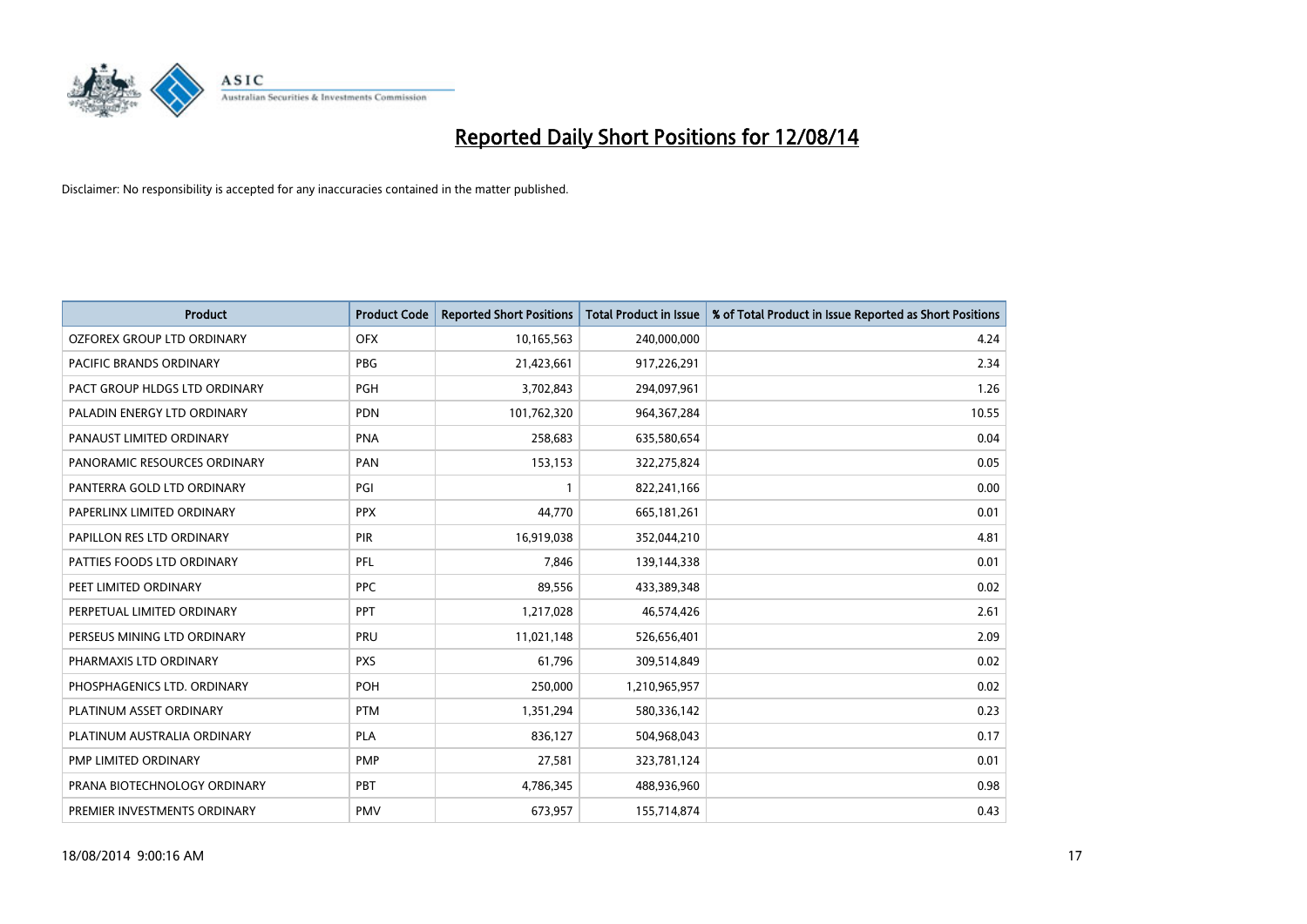

| <b>Product</b>                     | <b>Product Code</b> | <b>Reported Short Positions</b> | <b>Total Product in Issue</b> | % of Total Product in Issue Reported as Short Positions |
|------------------------------------|---------------------|---------------------------------|-------------------------------|---------------------------------------------------------|
| PRIMA BIOMED LTD ORDINARY          | <b>PRR</b>          | 132,361                         | 1,228,709,341                 | 0.01                                                    |
| PRIMARY HEALTH CARE ORDINARY       | <b>PRY</b>          | 19,063,672                      | 505,659,944                   | 3.77                                                    |
| PRIME MEDIA GRP LTD ORDINARY       | <b>PRT</b>          | 1,688,318                       | 366,330,303                   | 0.46                                                    |
| PROGRAMMED ORDINARY                | <b>PRG</b>          | 247,109                         | 118,644,974                   | 0.21                                                    |
| <b>QANTAS AIRWAYS ORDINARY</b>     | QAN                 | 84,405,994                      | 2,196,330,250                 | 3.84                                                    |
| OBE INSURANCE GROUP ORDINARY       | <b>OBE</b>          | 20,681,007                      | 1,277,602,695                 | 1.62                                                    |
| ORXPHARMA LTD ORDINARY             | QRX                 | 30,000                          | 164,190,969                   | 0.02                                                    |
| <b>QUBE HOLDINGS LTD ORDINARY</b>  | QUB                 | 20,354,148                      | 1,051,172,929                 | 1.94                                                    |
| RAMELIUS RESOURCES ORDINARY        | <b>RMS</b>          | 734,071                         | 457,768,257                   | 0.16                                                    |
| RAMSAY HEALTH CARE ORDINARY        | <b>RHC</b>          | 1,441,917                       | 202,081,252                   | 0.71                                                    |
| RCG CORPORATION LTD ORDINARY       | <b>RCG</b>          | 55,017                          | 263,808,625                   | 0.02                                                    |
| <b>RCR TOMLINSON ORDINARY</b>      | <b>RCR</b>          | 803,531                         | 136,989,238                   | 0.59                                                    |
| <b>REA GROUP ORDINARY</b>          | <b>REA</b>          | 1,608,007                       | 131,714,699                   | 1.22                                                    |
| RECALL HOLDINGS LTD ORDINARY       | <b>REC</b>          | 6,802,288                       | 312,903,583                   | 2.17                                                    |
| RECKON LIMITED ORDINARY            | <b>RKN</b>          | 1,271,729                       | 112,084,762                   | 1.13                                                    |
| <b>RED 5 LIMITED ORDINARY</b>      | <b>RED</b>          | 174,740                         | 759,451,008                   | 0.02                                                    |
| <b>RED FORK ENERGY ORDINARY</b>    | <b>RFE</b>          | 973,395                         | 501,051,719                   | 0.19                                                    |
| REDBANK ENERGY LTD ORDINARY        | AEJ                 | 13                              | 786,287                       | 0.00                                                    |
| <b>REED RESOURCES LTD ORDINARY</b> | <b>RDR</b>          | 2,000                           | 523,453,895                   | 0.00                                                    |
| REGIS RESOURCES ORDINARY           | <b>RRL</b>          | 41,171,030                      | 499,744,095                   | 8.24                                                    |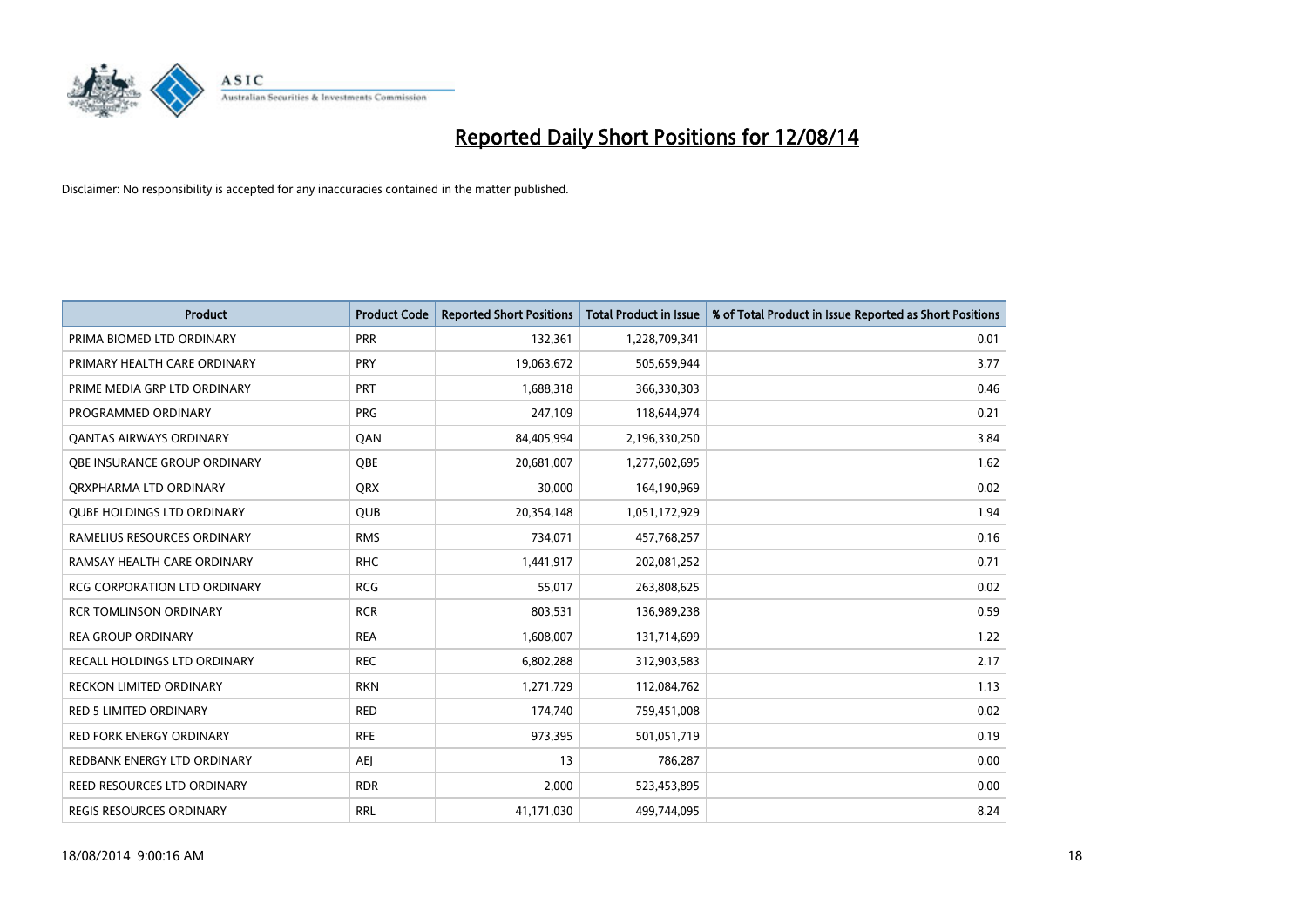

| <b>Product</b>                        | <b>Product Code</b> | <b>Reported Short Positions</b> | <b>Total Product in Issue</b> | % of Total Product in Issue Reported as Short Positions |
|---------------------------------------|---------------------|---------------------------------|-------------------------------|---------------------------------------------------------|
| RESMED INC CDI 10:1                   | <b>RMD</b>          | 40,795,582                      | 1,402,915,440                 | 2.91                                                    |
| RESOLUTE MINING ORDINARY              | <b>RSG</b>          | 6,373,506                       | 641,189,223                   | 0.99                                                    |
| <b>RESOURCE GENERATION ORDINARY</b>   | <b>RES</b>          | 1,220                           | 581,380,338                   | 0.00                                                    |
| RETAIL FOOD GROUP ORDINARY            | <b>RFG</b>          | 7,440,874                       | 144,878,508                   | 5.14                                                    |
| REX MINERALS LIMITED ORDINARY         | <b>RXM</b>          | 619,672                         | 220,519,784                   | 0.28                                                    |
| RIO TINTO LIMITED ORDINARY            | <b>RIO</b>          | 5,316,218                       | 435,758,720                   | 1.22                                                    |
| ROBUST RESOURCES ORDINARY             | <b>ROL</b>          | $\mathbf{1}$                    | 195,369,627                   | 0.00                                                    |
| ROC OIL COMPANY ORDINARY              | <b>ROC</b>          | 424,416                         | 687,618,400                   | 0.06                                                    |
| ROYAL WOLF HOLDINGS ORDINARY          | <b>RWH</b>          | 212,563                         | 100,387,052                   | 0.21                                                    |
| RUBIK FINANCIAL LTD, ORDINARY         | RFL                 | 27,889                          | 340,999,914                   | 0.01                                                    |
| RURALCO HOLDINGS ORDINARY             | <b>RHL</b>          | 3,658                           | 77,291,069                    | 0.00                                                    |
| SAI GLOBAL LIMITED ORDINARY           | SAI                 | 462,068                         | 210,918,332                   | 0.22                                                    |
| SALMAT LIMITED ORDINARY               | <b>SLM</b>          | 981                             | 159,812,799                   | 0.00                                                    |
| SAMSON OIL & GAS LTD ORDINARY         | SSN                 | 20,376,960                      | 2,837,756,933                 | 0.72                                                    |
| SANDFIRE RESOURCES ORDINARY           | <b>SFR</b>          | 2,033,297                       | 155,640,968                   | 1.31                                                    |
| SANTOS LTD ORDINARY                   | <b>STO</b>          | 5,167,160                       | 976,661,255                   | 0.53                                                    |
| SARACEN MINERAL ORDINARY              | SAR                 | 1,212,645                       | 792,784,738                   | 0.15                                                    |
| SCA PROPERTY GROUP STAPLED SECURITIES | <b>SCP</b>          | 30,324,188                      | 648,628,320                   | 4.68                                                    |
| <b>SCENTRE GRP STAPLED</b>            | SCG                 | 13,782,489                      | 5,324,296,678                 | 0.26                                                    |
| SEDGMAN LIMITED ORDINARY              | <b>SDM</b>          | 1,643,234                       | 227,059,277                   | 0.72                                                    |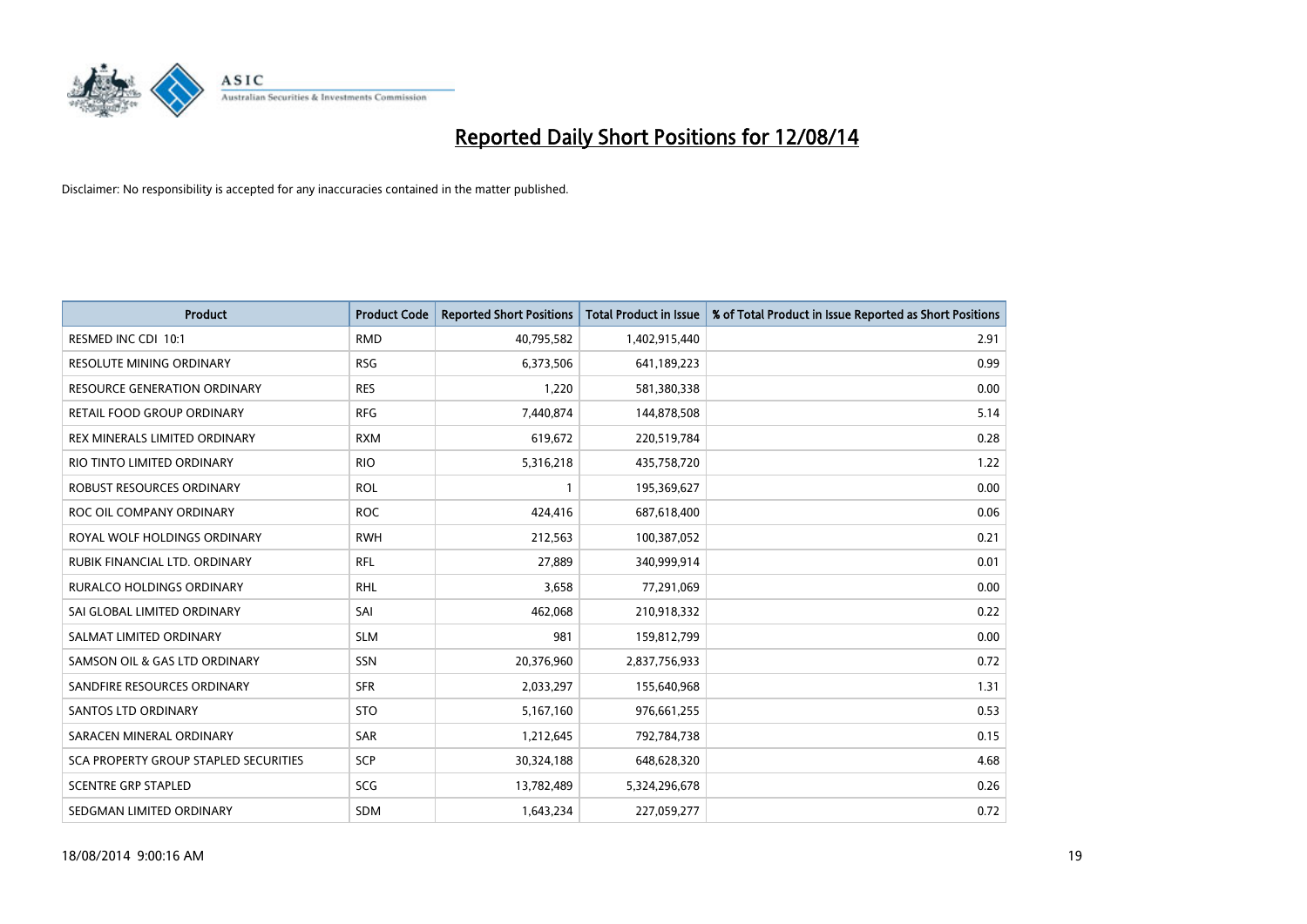

| <b>Product</b>                           | <b>Product Code</b> | <b>Reported Short Positions</b> | <b>Total Product in Issue</b> | % of Total Product in Issue Reported as Short Positions |
|------------------------------------------|---------------------|---------------------------------|-------------------------------|---------------------------------------------------------|
| SEEK LIMITED ORDINARY                    | <b>SEK</b>          | 12,376,892                      | 340,459,756                   | 3.64                                                    |
| SELECT HARVESTS ORDINARY                 | <b>SHV</b>          | 524,698                         | 57,999,427                    | 0.90                                                    |
| SENEX ENERGY LIMITED ORDINARY            | <b>SXY</b>          | 8,280,188                       | 1,148,128,941                 | 0.72                                                    |
| SERVCORP LIMITED ORDINARY                | SRV                 | 3,924                           | 98,432,275                    | 0.00                                                    |
| SERVICE STREAM ORDINARY                  | SSM                 | 30                              | 386,389,873                   | 0.00                                                    |
| SEVEN GROUP HOLDINGS ORDINARY            | <b>SVW</b>          | 418,831                         | 302,691,886                   | 0.14                                                    |
| SEVEN WEST MEDIA LTD ORDINARY            | SWM                 | 6,384,736                       | 999,160,872                   | 0.64                                                    |
| SFG AUSTRALIA LTD ORDINARY               | <b>SFW</b>          | 6,268                           | 740,210,762                   | 0.00                                                    |
| SG FLEET GROUP LTD ORDINARY              | SGF                 | 738,005                         | 242,691,826                   | 0.30                                                    |
| SHINE CORPORATE ORDINARY                 | <b>SHI</b>          | 1,812                           | 172,400,081                   | 0.00                                                    |
| SIGMA PHARMACEUTICAL ORDINARY            | <b>SIP</b>          | 19,276,576                      | 1,108,086,575                 | 1.74                                                    |
| SILEX SYSTEMS ORDINARY                   | <b>SLX</b>          | 5,088,163                       | 170,440,771                   | 2.99                                                    |
| SILVER CHEF LIMITED ORDINARY             | SIV                 | 78,685                          | 29,469,492                    | 0.27                                                    |
| SILVER LAKE RESOURCE ORDINARY            | <b>SLR</b>          | 22,015,244                      | 503,233,971                   | 4.37                                                    |
| SIMS METAL MGMT LTD ORDINARY             | SGM                 | 10,438,993                      | 204,604,433                   | 5.10                                                    |
| SINGAPORE TELECOMM. CHESS DEPOSITARY INT | SGT                 | 7,874,158                       | 117,328,705                   | 6.71                                                    |
| SINO GAS ENERGY ORDINARY                 | SEH                 | 5,030,620                       | 1,541,422,358                 | 0.33                                                    |
| SIRIUS RESOURCES NL ORDINARY             | <b>SIR</b>          | 10,678,614                      | 311,938,269                   | 3.42                                                    |
| SIRTEX MEDICAL ORDINARY                  | <b>SRX</b>          | 94,635                          | 56,494,365                    | 0.17                                                    |
| SKILLED GROUP LTD ORDINARY               | <b>SKE</b>          | 4,949,610                       | 235,254,496                   | 2.10                                                    |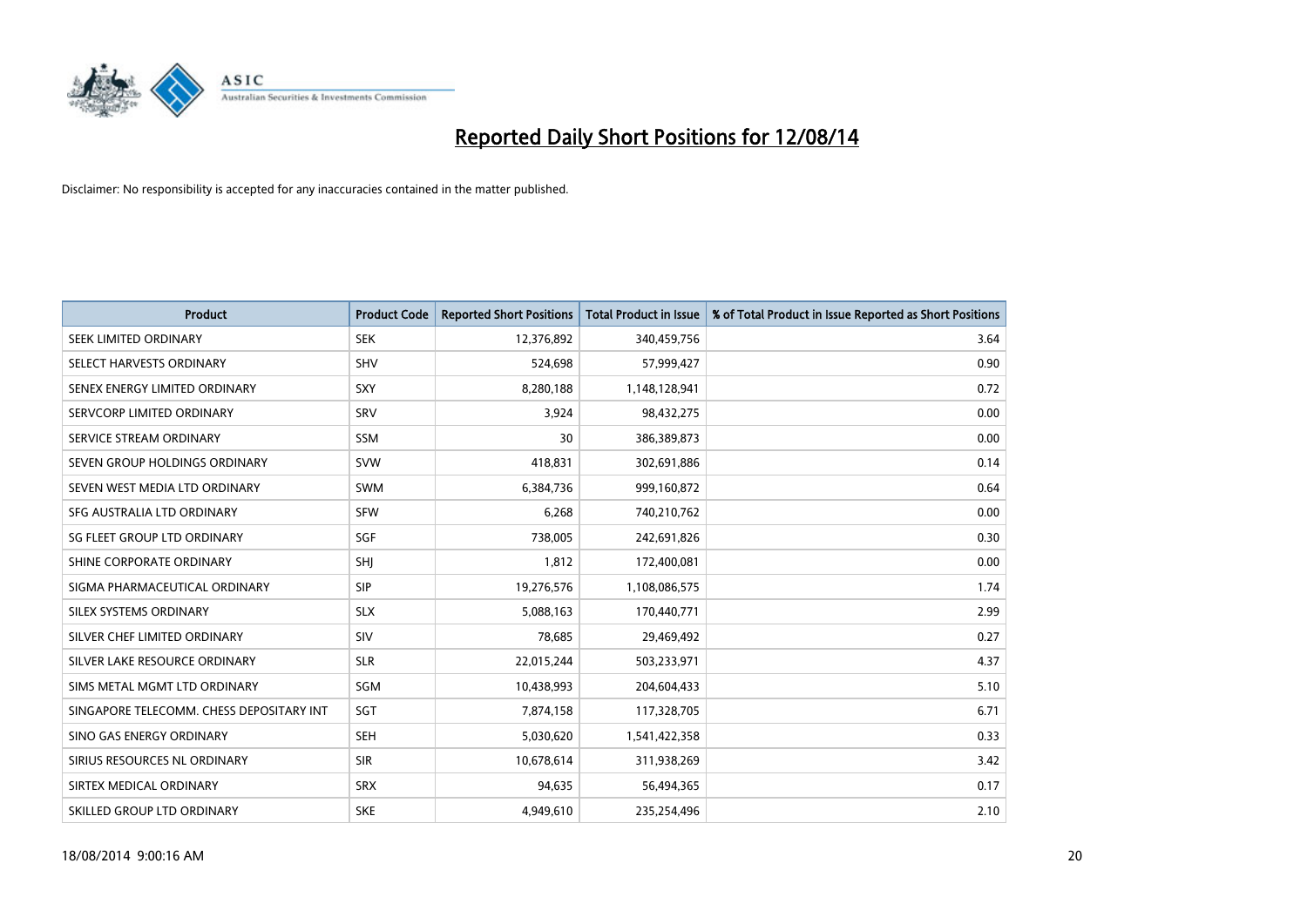

| <b>Product</b>                           | <b>Product Code</b> | <b>Reported Short Positions</b> | <b>Total Product in Issue</b> | % of Total Product in Issue Reported as Short Positions |
|------------------------------------------|---------------------|---------------------------------|-------------------------------|---------------------------------------------------------|
| <b>SKY NETWORK ORDINARY</b>              | <b>SKT</b>          | 335,504                         | 389,139,785                   | 0.09                                                    |
| SKYCITY ENT GRP LTD ORDINARY             | <b>SKC</b>          | 6,310,881                       | 582,088,094                   | 1.08                                                    |
| <b>SLATER &amp; GORDON ORDINARY</b>      | SGH                 | 5,561,539                       | 204,338,625                   | 2.72                                                    |
| SMS MANAGEMENT. ORDINARY                 | SMX                 | 2,984,282                       | 69,394,537                    | 4.30                                                    |
| SONIC HEALTHCARE ORDINARY                | SHL                 | 3,094,700                       | 400,811,556                   | 0.77                                                    |
| SOUL PATTINSON (W.H) ORDINARY            | SOL                 | 13,600                          | 239,395,320                   | 0.01                                                    |
| SP AUSNET STAPLED SECURITIES             | <b>SPN</b>          | 699,446                         | 3,425,244,162                 | 0.02                                                    |
| SPARK INFRASTRUCTURE STAPLED US PROHIBT. | SKI                 | 23,769,468                      | 1,466,360,128                 | 1.62                                                    |
| SPARK NEW ZEALAND ORDINARY               | <b>SPK</b>          | 7,941,676                       | 1,828,530,844                 | 0.43                                                    |
| SPDR 200 FUND ETF UNITS                  | <b>STW</b>          | 18,075                          | 46,146,865                    | 0.04                                                    |
| SPECIALTY FASHION ORDINARY               | <b>SFH</b>          | 1,501                           | 192,236,121                   | 0.00                                                    |
| SPEEDCAST INT LTD ORDINARY               | <b>SDA</b>          | 377,500                         | 120,168,355                   | 0.31                                                    |
| SPOTLESS GRP HLD LTD ORDINARY            | <b>SPO</b>          | 15, 161, 336                    | 1,098,290,178                 | 1.38                                                    |
| ST BARBARA LIMITED ORDINARY              | SBM                 | 13,173,031                      | 488,074,077                   | 2.70                                                    |
| STARPHARMA HOLDINGS ORDINARY             | <b>SPL</b>          | 14,457,413                      | 285,109,680                   | 5.07                                                    |
| STEADFAST GROUP LTD ORDINARY             | <b>SDF</b>          | 4,764,877                       | 501,638,307                   | 0.95                                                    |
| STH CRS ELECT ENGNR ORDINARY             | <b>SXE</b>          | 13,433                          | 161,523,130                   | 0.01                                                    |
| STHN CROSS MEDIA ORDINARY                | <b>SXL</b>          | 31,395,890                      | 705,246,986                   | 4.45                                                    |
| STOCKLAND UNITS/ORD STAPLED              | <b>SGP</b>          | 11,566,583                      | 2,326,978,560                 | 0.50                                                    |
| STRAITS RES LTD. ORDINARY                | SRO                 | 28,747                          | 1,217,730,293                 | 0.00                                                    |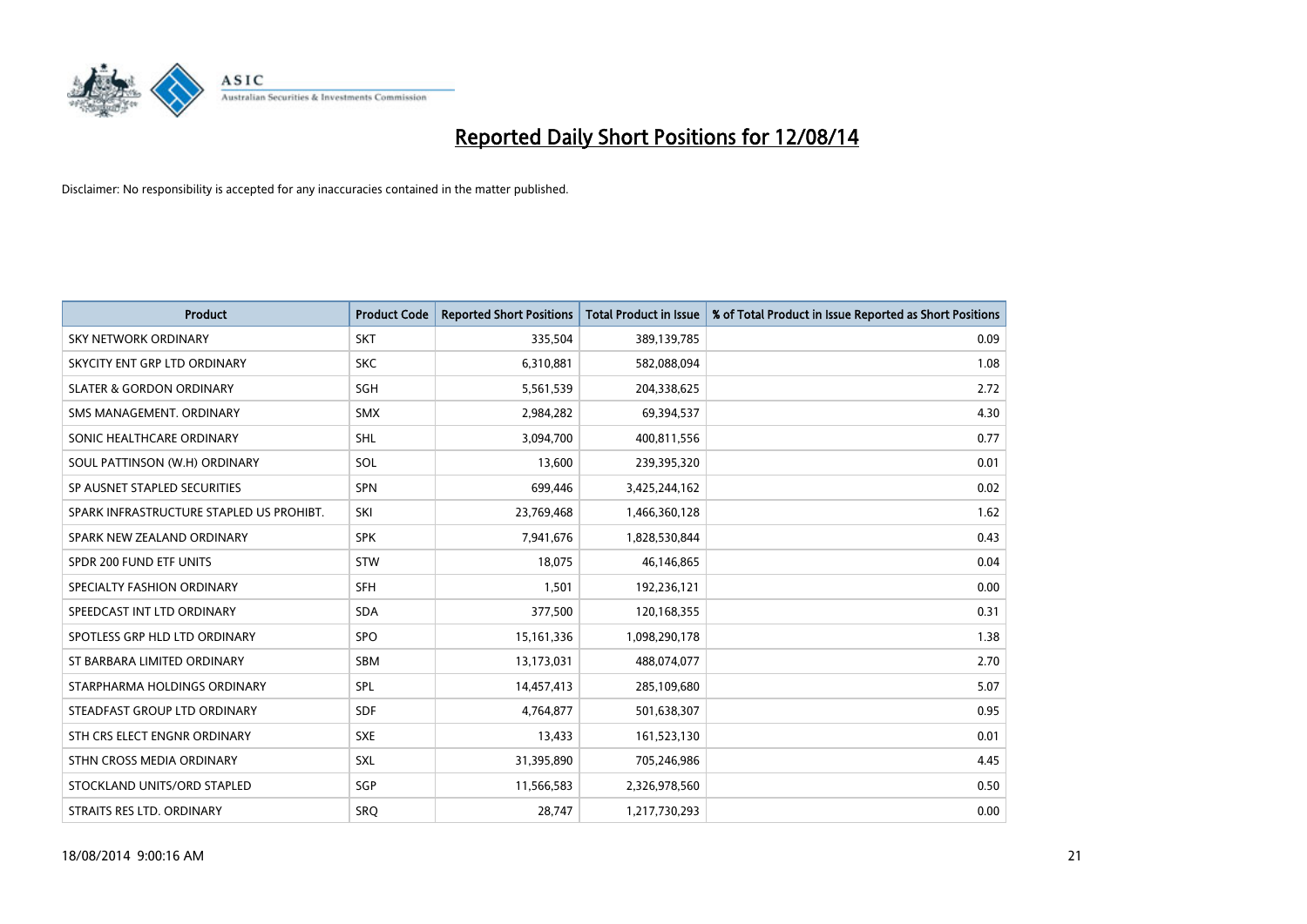

| <b>Product</b>                   | <b>Product Code</b> | <b>Reported Short Positions</b> | <b>Total Product in Issue</b> | % of Total Product in Issue Reported as Short Positions |
|----------------------------------|---------------------|---------------------------------|-------------------------------|---------------------------------------------------------|
| STRIKE ENERGY LTD ORDINARY       | <b>STX</b>          | 4,000                           | 833,330,946                   | 0.00                                                    |
| STW COMMUNICATIONS ORDINARY      | SGN                 | 2,636,719                       | 403,828,512                   | 0.65                                                    |
| SUNCORP GROUP LTD ORDINARY       | <b>SUN</b>          | 10,346,834                      | 1,286,600,980                 | 0.80                                                    |
| SUNDANCE ENERGY ORDINARY         | <b>SEA</b>          | 5,845,947                       | 548,714,663                   | 1.07                                                    |
| SUNDANCE RESOURCES ORDINARY      | SDL                 | 79,370,258                      | 3,082,028,456                 | 2.58                                                    |
| SUNLAND GROUP LTD ORDINARY       | <b>SDG</b>          | 418,079                         | 181,710,087                   | 0.23                                                    |
| SUPER RET REP LTD ORDINARY       | SUL                 | 6,409,099                       | 196,731,620                   | 3.26                                                    |
| SYD AIRPORT STAPLED US PROHIBIT. | SYD                 | 26,346,388                      | 2,216,216,041                 | 1.19                                                    |
| SYRAH RESOURCES ORDINARY         | <b>SYR</b>          | 4,191,774                       | 163,015,614                   | 2.57                                                    |
| TABCORP HOLDINGS LTD ORDINARY    | <b>TAH</b>          | 17,989,234                      | 762,954,019                   | 2.36                                                    |
| TAP OIL LIMITED ORDINARY         | <b>TAP</b>          | 8,184                           | 243,150,627                   | 0.00                                                    |
| TASSAL GROUP LIMITED ORDINARY    | <b>TGR</b>          | 327,468                         | 146,507,029                   | 0.22                                                    |
| <b>TATTS GROUP LTD ORDINARY</b>  | <b>TTS</b>          | 18,781,183                      | 1,434,545,797                 | 1.31                                                    |
| <b>TECHNOLOGY ONE ORDINARY</b>   | <b>TNE</b>          | 77,931                          | 308,796,455                   | 0.03                                                    |
| TELECOM CORPORATION ORDINARY     | <b>TEL</b>          | 195,212                         | 1,828,530,844                 | 0.01                                                    |
| TELSTRA CORPORATION. ORDINARY    | <b>TLS</b>          | 40,163,542                      | 12,443,074,357                | 0.32                                                    |
| TEN NETWORK HOLDINGS ORDINARY    | <b>TEN</b>          | 148,219,153                     | 2,630,984,596                 | 5.63                                                    |
| TERANGA GOLD CORP CDI 1:1        | <b>TGZ</b>          | 1,373                           | 79,354,621                    | 0.00                                                    |
| TFS CORPORATION LTD ORDINARY     | <b>TFC</b>          | 1,804,804                       | 324,157,408                   | 0.56                                                    |
| THE PAS GROUP LTD ORDINARY       | <b>PGR</b>          | 609,390                         | 136,690,860                   | 0.45                                                    |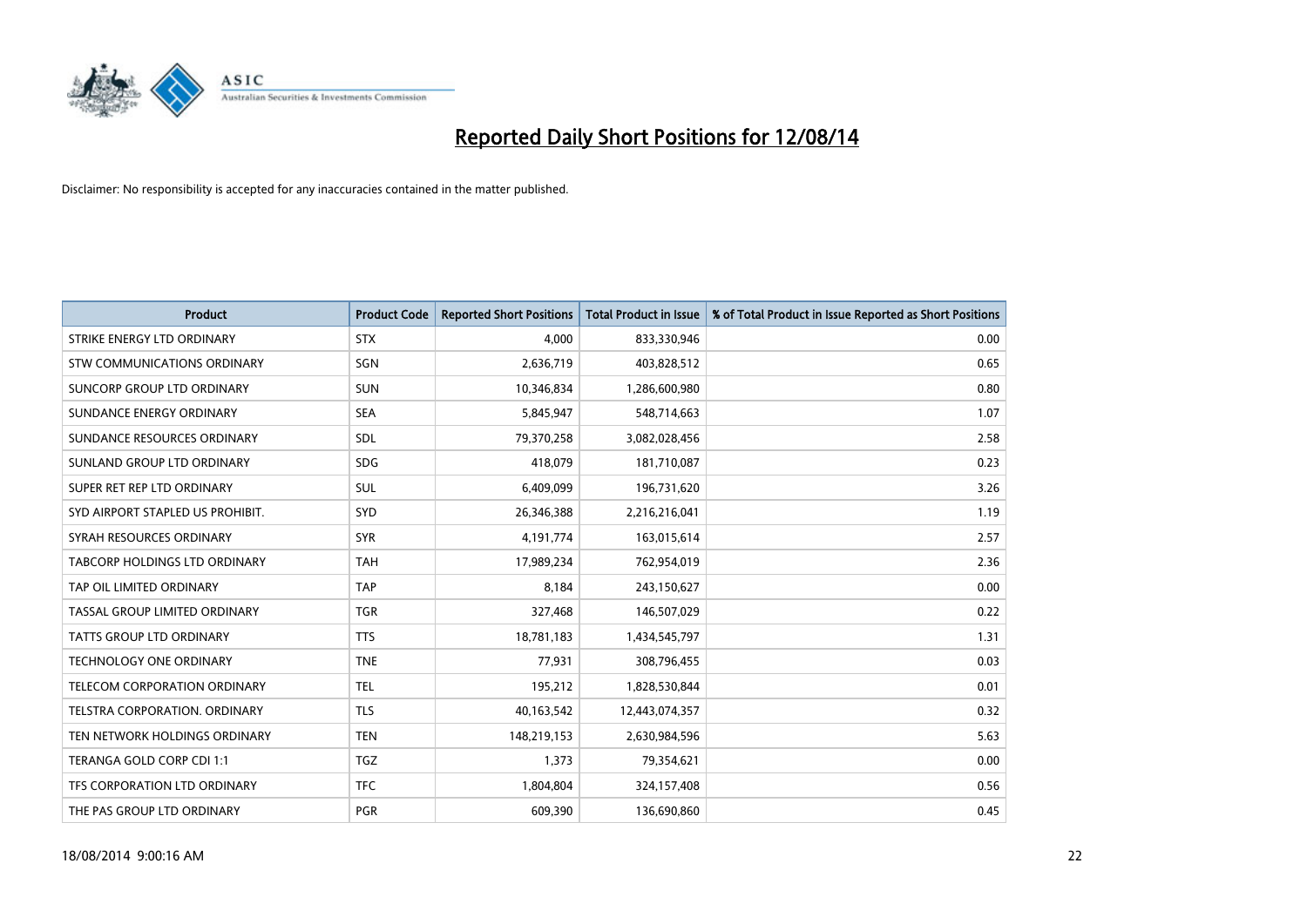

| <b>Product</b>                       | <b>Product Code</b> | <b>Reported Short Positions</b> | <b>Total Product in Issue</b> | % of Total Product in Issue Reported as Short Positions |
|--------------------------------------|---------------------|---------------------------------|-------------------------------|---------------------------------------------------------|
| THE REJECT SHOP ORDINARY             | <b>TRS</b>          | 3,301,993                       | 28,844,648                    | 11.45                                                   |
| THORN GROUP LIMITED ORDINARY         | <b>TGA</b>          | 1,760                           | 150,634,985                   | 0.00                                                    |
| <b>TIGER RESOURCES ORDINARY</b>      | <b>TGS</b>          | 3,781,922                       | 898,784,227                   | 0.42                                                    |
| TITAN ENERGY SERVICE ORDINARY        | <b>TTN</b>          | 20,000                          | 50,585,915                    | 0.04                                                    |
| TOLL HOLDINGS LTD ORDINARY           | <b>TOL</b>          | 29,339,926                      | 717,133,875                   | 4.09                                                    |
| TOX FREE SOLUTIONS ORDINARY          | <b>TOX</b>          | 3,617,491                       | 133,752,359                   | 2.70                                                    |
| TPG TELECOM LIMITED ORDINARY         | <b>TPM</b>          | 10,952,918                      | 793,808,141                   | 1.38                                                    |
| TRADE ME GROUP ORDINARY              | <b>TME</b>          | 3,677,806                       | 396,584,956                   | 0.93                                                    |
| <b>TRANSFIELD SERVICES ORDINARY</b>  | <b>TSE</b>          | 25,356,688                      | 512,457,716                   | 4.95                                                    |
| TRANSPACIFIC INDUST, ORDINARY        | <b>TPI</b>          | 3,460,989                       | 1,579,648,778                 | 0.22                                                    |
| TRANSURBAN GROUP TRIPLE STAPLED SEC. | TCL                 | 20,269,800                      | 1,896,384,069                 | 1.07                                                    |
| <b>TREASURY GROUP ORDINARY</b>       | <b>TRG</b>          | 90,961                          | 23,697,498                    | 0.38                                                    |
| TREASURY WINE ESTATE ORDINARY        | <b>TWE</b>          | 12,373,347                      | 649,427,560                   | 1.91                                                    |
| <b>TRITON MIN LTD ORDINARY</b>       | <b>TON</b>          | 7,262                           | 299,304,477                   | 0.00                                                    |
| TROY RESOURCES LTD ORDINARY          | <b>TRY</b>          | 2,230,951                       | 195,061,337                   | 1.14                                                    |
| UGL LIMITED ORDINARY                 | UGL                 | 19,127,852                      | 166,511,240                   | 11.49                                                   |
| UNILIFE CORPORATION CDI 6:1          | <b>UNS</b>          | 114,890                         | 268,394,868                   | 0.04                                                    |
| UXC LIMITED ORDINARY                 | <b>UXC</b>          | 3,300,742                       | 322,477,434                   | 1.02                                                    |
| <b>VEDA GROUP LTD ORDINARY</b>       | <b>VED</b>          | 17,752,640                      | 842,055,406                   | 2.11                                                    |
| VILLAGE ROADSHOW LTD ORDINARY        | <b>VRL</b>          | 1,057,648                       | 159,504,142                   | 0.66                                                    |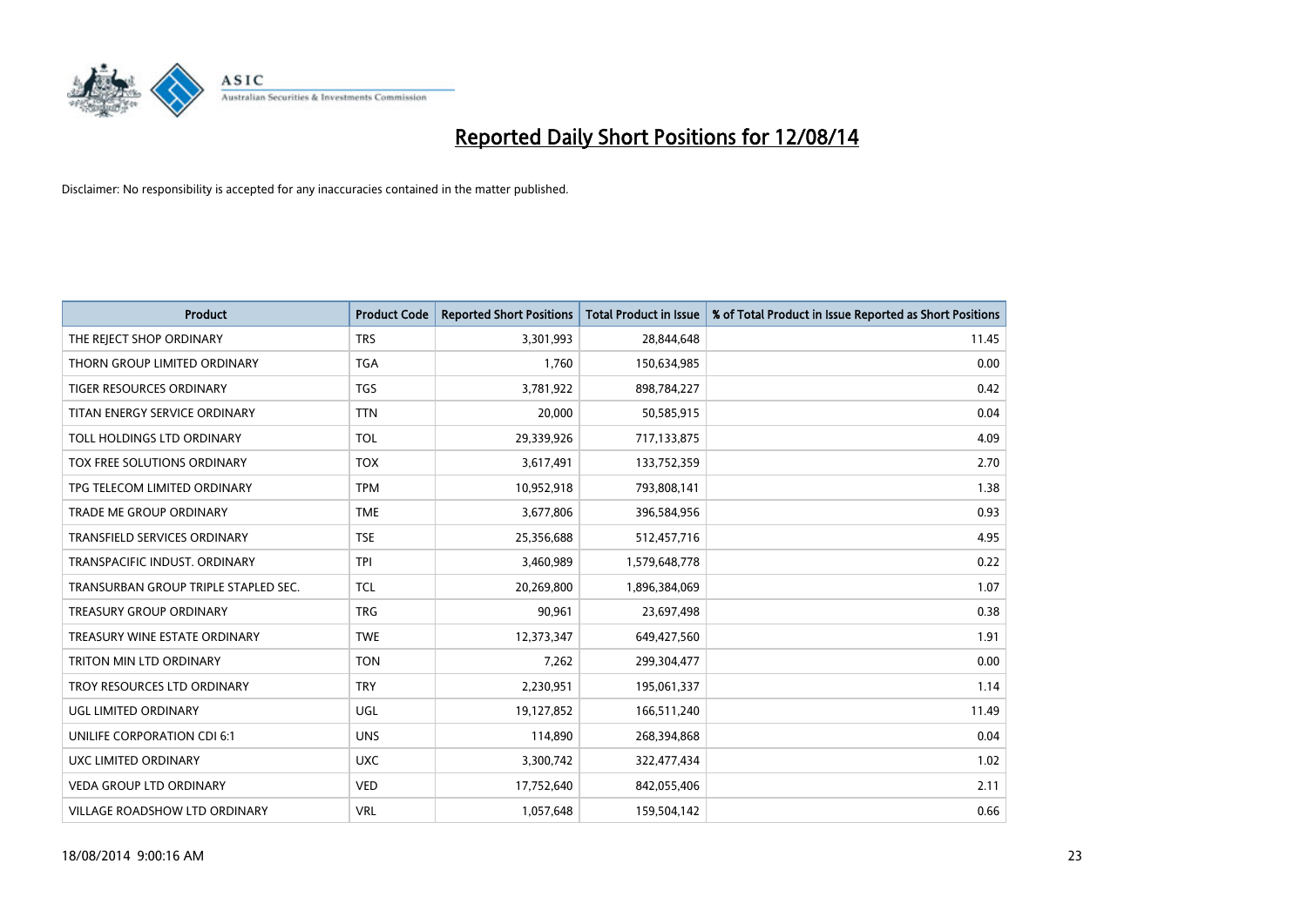

| <b>Product</b>                       | <b>Product Code</b> | <b>Reported Short Positions</b> | <b>Total Product in Issue</b> | % of Total Product in Issue Reported as Short Positions |
|--------------------------------------|---------------------|---------------------------------|-------------------------------|---------------------------------------------------------|
| VIRGIN AUS HLDG LTD ORDINARY         | <b>VAH</b>          | 59,116,739                      | 3,514,825,734                 | 1.68                                                    |
| <b>VIRTUS HEALTH LTD ORDINARY</b>    | <b>VRT</b>          | 4,780,659                       | 79,722,678                    | 6.00                                                    |
| <b>VISION EYE INSTITUTE ORDINARY</b> | <b>VEI</b>          | 36,011                          | 161,562,757                   | 0.02                                                    |
| <b>VOCATION LTD ORDINARY</b>         | <b>VET</b>          | 12,843,848                      | 202,899,894                   | 6.33                                                    |
| <b>VOCUS COMMS LTD ORDINARY</b>      | <b>VOC</b>          | 233,626                         | 94,609,834                    | 0.25                                                    |
| WARRNAMBOOL CHEESE ORDINARY          | <b>WCB</b>          | 5,038                           | 56,098,797                    | 0.01                                                    |
| <b>WATPAC LIMITED ORDINARY</b>       | <b>WTP</b>          | 2,615                           | 186,489,922                   | 0.00                                                    |
| WEBIET LIMITED ORDINARY              | <b>WEB</b>          | 1,346,758                       | 79,397,959                    | 1.70                                                    |
| WESFARMERS LIMITED ORDINARY          | <b>WES</b>          | 6,723,448                       | 1,143,274,951                 | 0.59                                                    |
| WESTERN AREAS LTD ORDINARY           | <b>WSA</b>          | 14,196,960                      | 232,310,014                   | 6.11                                                    |
| WESTERN DESERT RES. ORDINARY         | <b>WDR</b>          | 6,240,662                       | 620,049,919                   | 1.01                                                    |
| WESTERN DESERT RES. RIGHTS 31-MAR-14 | <b>WDRR</b>         | 17,835                          | 120,009,662                   | 0.01                                                    |
| <b>WESTFIELD CORP STAPLED</b>        | <b>WFD</b>          | 1,130,702                       | 2,078,089,686                 | 0.05                                                    |
| WESTFIELD GROUP ORD/UNIT STAPLED SEC | <b>WDC</b>          | 1,688,097                       | 2,078,089,686                 | 0.08                                                    |
| <b>WESTPAC BANKING CORP ORDINARY</b> | <b>WBC</b>          | 20,118,950                      | 3,109,048,309                 | 0.65                                                    |
| WHITE ENERGY COMPANY ORDINARY        | <b>WEC</b>          | 31,950                          | 328,374,494                   | 0.01                                                    |
| <b>WHITEHAVEN COAL ORDINARY</b>      | <b>WHC</b>          | 81,903,531                      | 1,025,760,027                 | 7.98                                                    |
| WOODSIDE PETROLEUM ORDINARY          | <b>WPL</b>          | 3,985,292                       | 823,910,657                   | 0.48                                                    |
| WOOLWORTHS LIMITED ORDINARY          | <b>WOW</b>          | 13,482,318                      | 1,259,846,353                 | 1.07                                                    |
| <b>WORLEYPARSONS LTD ORDINARY</b>    | <b>WOR</b>          | 7,345,957                       | 243,541,358                   | 3.02                                                    |